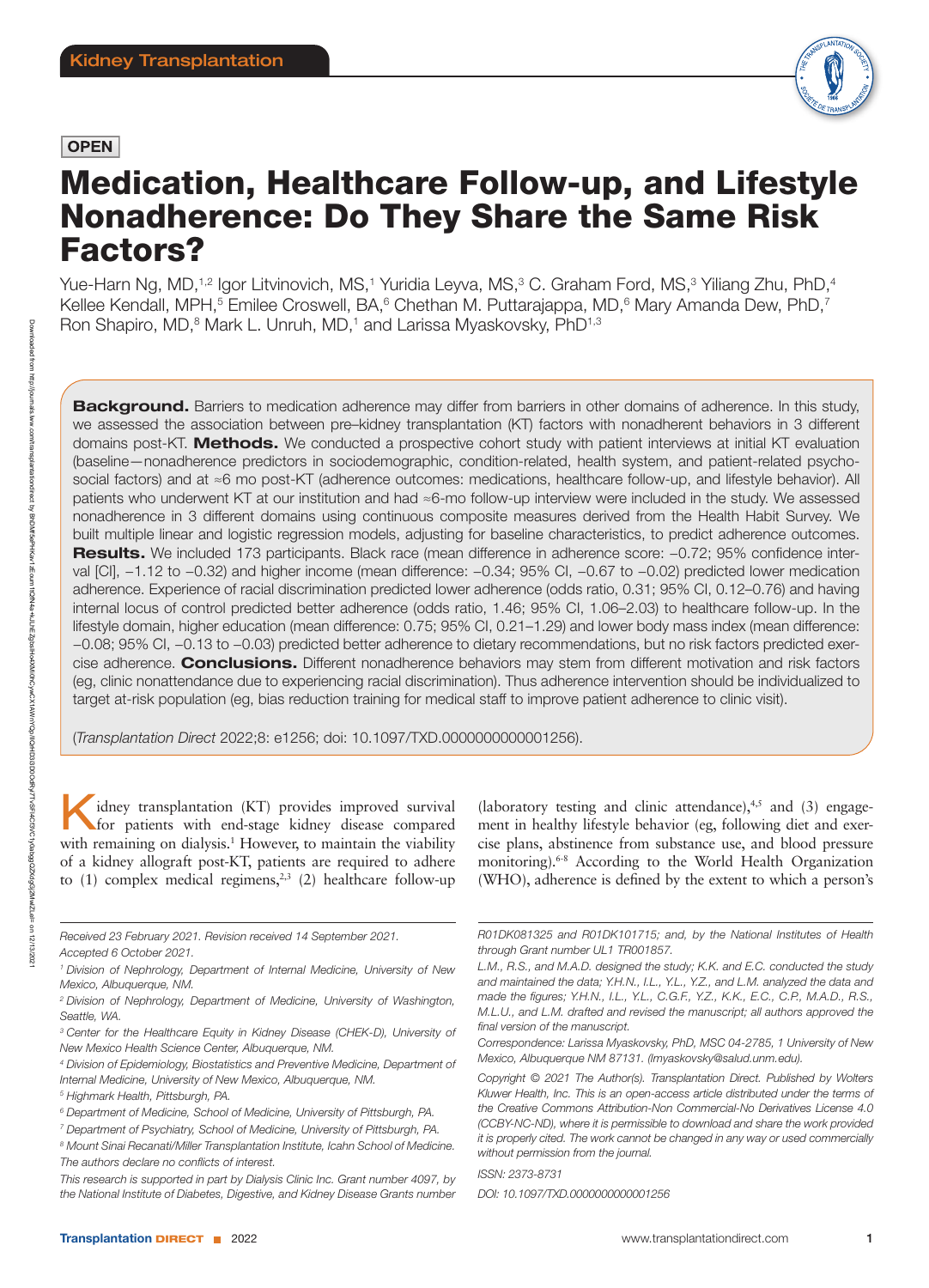behavior—taking medication, following a diet, etc, corresponds with agreed recommendations from a healthcare provider.<sup>9</sup> Immunosuppressant medication nonadherence is one of the leading causes of post-transplant de novo antibody production, acute rejection, and allograft loss.10-13 Literature reviews report a crude prevalence rate of medication nonadherence ranging from  $8\%$  to  $67\%$  within 1-y posttransplant,<sup>10,11,14-16</sup> with increasing prevalence with time after transplant.17 The wide variation in the prevalence of medication nonadherent behavior may be related to differences in the measurement tools used (eg, self-report versus drug levels versus pharmacy refill history<sup>18</sup>) as well as the different definitions of nonadherence used at different centers.<sup>19,20</sup>

In addition to medication nonadherence, KT recipients have been reported to have relatively high rates of nonadherence in other domains as well, with 5%–15% not adhering to healthcare follow-up annually and 22%–31% not adhering to lifestyle recommendations annually.8,18,21 All these behaviors can contribute to poor patient outcomes, including allograft loss, posttransplant weight gain, and diabetes.4,5 Current literature and interventions have focused overwhelmingly on medication adherence with few looking at adherence to healthcare follow-up<sup>4,5</sup> or lifestyle.<sup>7,8</sup> From a patient perspective, studies have demonstrated that patients tend to be more adherent to medications than to lifestyle recommendations.<sup>6,7</sup>

Adherence behavior can be influenced by different factors, including healthcare system, sociodemographic, conditionrelated, treatment-related, or patient-related factors.<sup>9</sup> Risk factors associated with posttransplant nonadherence include younger age, lack of social support, minority race, geographical distance from transplant center, unemployment, cognitive impairment, illness perception, poor mental health, and beliefs about, or satisfaction with, medications.15,22-29 To date, no prospective study has assessed the risk factors of all 3 domains of adherence (ie, medication, healthcare follow-up, and lifestyle behavior) in kidney transplant patients concurrently. We believe that nonadherence in any or all 3 domains can potentially contribute to poor allograft outcomes.

Early recognition and ability to identify patients who are at risk for post-KT nonadherence in any domain would allow transplant teams to intervene pre- and post-KT, and possibly improve patient outcomes (eg, multidisciplinary intervention of medication nonadherence pre-KT or referral to exercise programs to increase activity levels before KT). For this study, we assessed risk factors as defined by the WHO risk factors for nonadherence in chronic disease<sup>9</sup> to predict nonadherence behaviors post-KT. We aimed to identify pre-KT factors at the

time of initial KT evaluation that are associated with nonadherence behaviors posttransplant in 3 distinct domains, with the hope that it will allow for earlier interventions both preand post-KT in future studies.

# MATERIAL AND METHODS

#### Study Design and Procedures

We conducted a prospective cohort study of KT patients at the University of Pittsburgh Medical Center Starzl Transplant Institute. We recruited all patients who received a pretransplantation evaluation for KT between March 2010 and October 2012 and prospectively followed the patients and assessed for outcomes until August 2018. Study participants provided informed consent and completed a semistructured telephone interview  $(\approx 1 \text{ h})$  after their first KT evaluation appointment. The interview included several previously validated measures<sup>30,31</sup> and was conducted by research interviewers from the Survey Research Program at the University of Pittsburgh Center for Social and Urban Research. We prospectively tracked all participants via medical record through 6-mo post-KT. This article reports on patients who completed a follow-up telephone interview (≈20 min) at ≈6 mo post-KT. See Figure 1 for a visual display of study stages.

We completed the data analysis for this study at the University of New Mexico. It was approved by the Institutional Review Boards at the University of Pittsburgh (PRO09060113) and the University of New Mexico (17-084), and a data use agreement was signed between the 2 institutions. The study was conducted in accordance with the Declaration of Helsinki and is consistent with the Principles of the Declaration of Istanbul as outlined in the Declaration of Istanbul on Organ Trafficking and Transplant Tourism.

### Study Sample

Inclusion criteria for this study were (1) age 18 and older; (2) English speaking; (3) referred for KT; (4) underwent KT; and (5) follow-up for ≈6 mo post-KT. Because the majority of US KT recipients are first-time recipients,<sup>32</sup> and to prevent patients' previous experience with KT from influencing current outcomes, we excluded patients if they had a previous KT. Also, we excluded those who had a cognitive or sensory impairment (such as blindness or deafness) that prevented them from completing an interview. Among eligible patients, those enrolled showed no significant differences from those not enrolled on any available demographic characteristics (age, gender, race/ethnicity).<sup>33</sup>



FIGURE 1. Interview time points of study. KT, kidney transplantation; T1, Timepoint 1; T2, Timepoint 2; T3, Timepoint 3.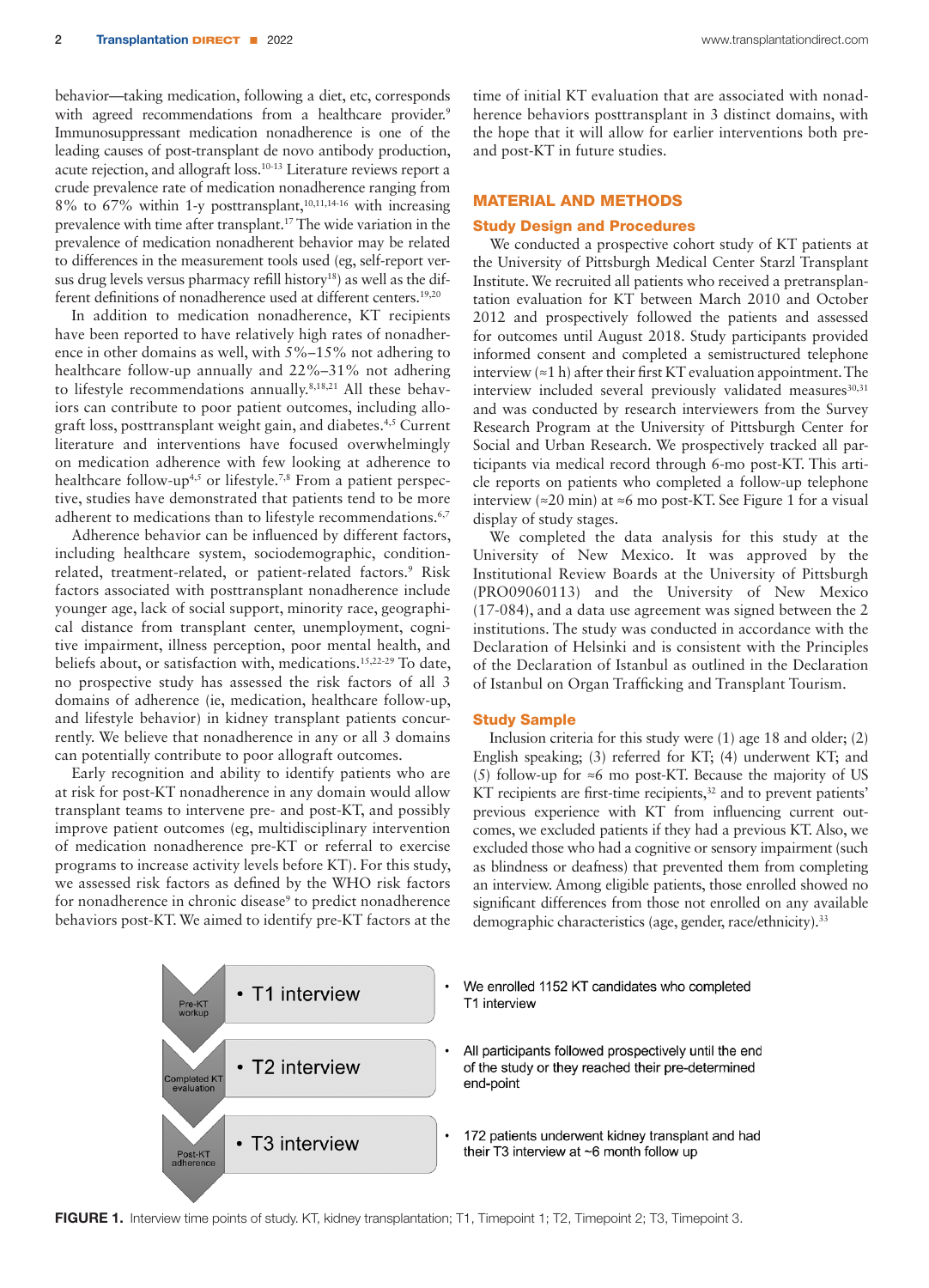#### Potential Predictors

We assessed predictors for nonadherence using the WHO classification of risk factors for nonadherence in chronic disease, and provide extended descriptions, ranges, and psychometric properties in Table 1.

- Sociodemographic factors: race/ethnicity, gender, age, marital status, education, income, and occupation.
- Condition-related factors: dialysis duration, body mass index, and Charlson Comorbidity Index.<sup>35,49</sup>
- Health system/healthcare provider factors: insurance status.

#### TABLE 1.

Potential predictors<sup>a,b</sup> and transplant adherence outcomes<sup>b</sup>

| <b>Predictor categories</b>               | <b>Variables</b>                                     | <b>Description</b>                                                                                                                                                                                                                  | Treatment/range/Cronbach $\alpha$ (if applicable)                                                                                                                                                                                                                                      |
|-------------------------------------------|------------------------------------------------------|-------------------------------------------------------------------------------------------------------------------------------------------------------------------------------------------------------------------------------------|----------------------------------------------------------------------------------------------------------------------------------------------------------------------------------------------------------------------------------------------------------------------------------------|
| Sociodemographic factors                  |                                                      |                                                                                                                                                                                                                                     |                                                                                                                                                                                                                                                                                        |
|                                           | Race/ethnicity                                       | 1. Non-Hispanic White<br>2. Non-Hispanic Blacks<br>3. Others                                                                                                                                                                        | Categorical, 3 categories                                                                                                                                                                                                                                                              |
|                                           | Gender                                               | Male and female                                                                                                                                                                                                                     | Dichotomous                                                                                                                                                                                                                                                                            |
|                                           | Age                                                  | This variable was defined age in years based on interview<br>data and patient-reported date of birth.                                                                                                                               | Continuous                                                                                                                                                                                                                                                                             |
|                                           | Marital status                                       | Reported using the following categories:<br>1. Single (never married) 2. Separated or Divorced 3.<br>Widowed 4. Married 9. No Answer                                                                                                | Dichotomous; married vs not (all others)                                                                                                                                                                                                                                               |
|                                           | Education                                            | Reported using the following categories:<br>1. High school or less<br>2. Some college<br>3. College or more                                                                                                                         | Categorical; 3 categories                                                                                                                                                                                                                                                              |
|                                           | Household income                                     | Reported using the following categories:<br>1. Under \$15 000<br>2. \$15 000 - \$24 999<br>3. \$25 000 - \$49 999<br>4. \$50 000-\$74 999<br>5. \$75 000 - \$100 000<br>6. > \$100000                                               | Categorical; for analysis of this study sample, we trichotomized<br>income as: <\$25 000 (low)<br>\$25 000-\$74 999 (medium)<br>$> $75000$ (high)                                                                                                                                      |
|                                           | Occupation                                           | Classified on a 1-9 scale from (1) Farm Laborers/Menial<br>Service Workers to (9) Higher executives, Proprietors of<br>Large Businesses, and Major Professionals.                                                                   | Categorical; for this analysis, we classified occupation into<br>"unskilled" $(1-3)$ , "skilled" $(4-6)$ , and "professional" $(7-9)$                                                                                                                                                  |
| <b>Condition-related factors</b>          |                                                      |                                                                                                                                                                                                                                     |                                                                                                                                                                                                                                                                                        |
|                                           | Dialysis duration                                    | Time on dialysis (at time of evaluation).                                                                                                                                                                                           | Medical record abstraction; categorical; 3 categories. In this study,<br>because dialysis duration was skewed, we used established<br>literature <sup>34</sup> to determine the following categories for dialysis<br>duration:<br>1. 0 y on dialysis<br>2. ≤1 y on dialysis<br>3. > 1y |
|                                           | <b>BMI</b>                                           | Calculated with patient height and weight using NHLBI's<br>calculator available at: https://www.nhlbi.nih.gov/<br>health/educational/lose_wt/BMI/bmicalc.htm                                                                        | Medical record abstraction; continuous                                                                                                                                                                                                                                                 |
|                                           | <b>Charlson Comorbidity</b><br>$Index^{35}$          | Weighted score reflecting the number and severity of<br>comorbid health conditions                                                                                                                                                  | Medical record abstraction; continuous; 0 (no comorbidities)<br>to 19 (a higher number of comorbidities or more serious<br>comorbidities)                                                                                                                                              |
| Health system/healthcare provider factors |                                                      |                                                                                                                                                                                                                                     |                                                                                                                                                                                                                                                                                        |
|                                           | Insurance status                                     | Insurance status was self-reported using the following<br>categories:<br>1. Private only                                                                                                                                            | Categorical; 3 categories                                                                                                                                                                                                                                                              |
|                                           |                                                      | 2. Public only                                                                                                                                                                                                                      |                                                                                                                                                                                                                                                                                        |
|                                           |                                                      | 3. Private and Public                                                                                                                                                                                                               |                                                                                                                                                                                                                                                                                        |
| Patient-related psychosocial factors      |                                                      |                                                                                                                                                                                                                                     |                                                                                                                                                                                                                                                                                        |
|                                           | Experience of racial<br>discrimination <sup>36</sup> | The extent to which a participant experienced a set of<br>discriminatory practices in healthcare settings (eg,<br>"When getting healthcare, I was treated with less<br>respect than other people because of my race or<br>color."). | Categorical; dichotomous; We coded this measure as "any<br>discrimination vs no discrimination"; Cronbach alpha = $0.91$                                                                                                                                                               |
|                                           | Perceived racism <sup>37</sup>                       | Extent to which patients believe that racism is common in<br>healthcare, as opposed to having personal experience<br>with racism in healthcare (eg, "Doctors treat African<br>American and White people the same.").                | Continuous; mean score ranging from 1 (strongly disagree) to 5<br>(strongly agree); Cronbach alpha = $0.746$                                                                                                                                                                           |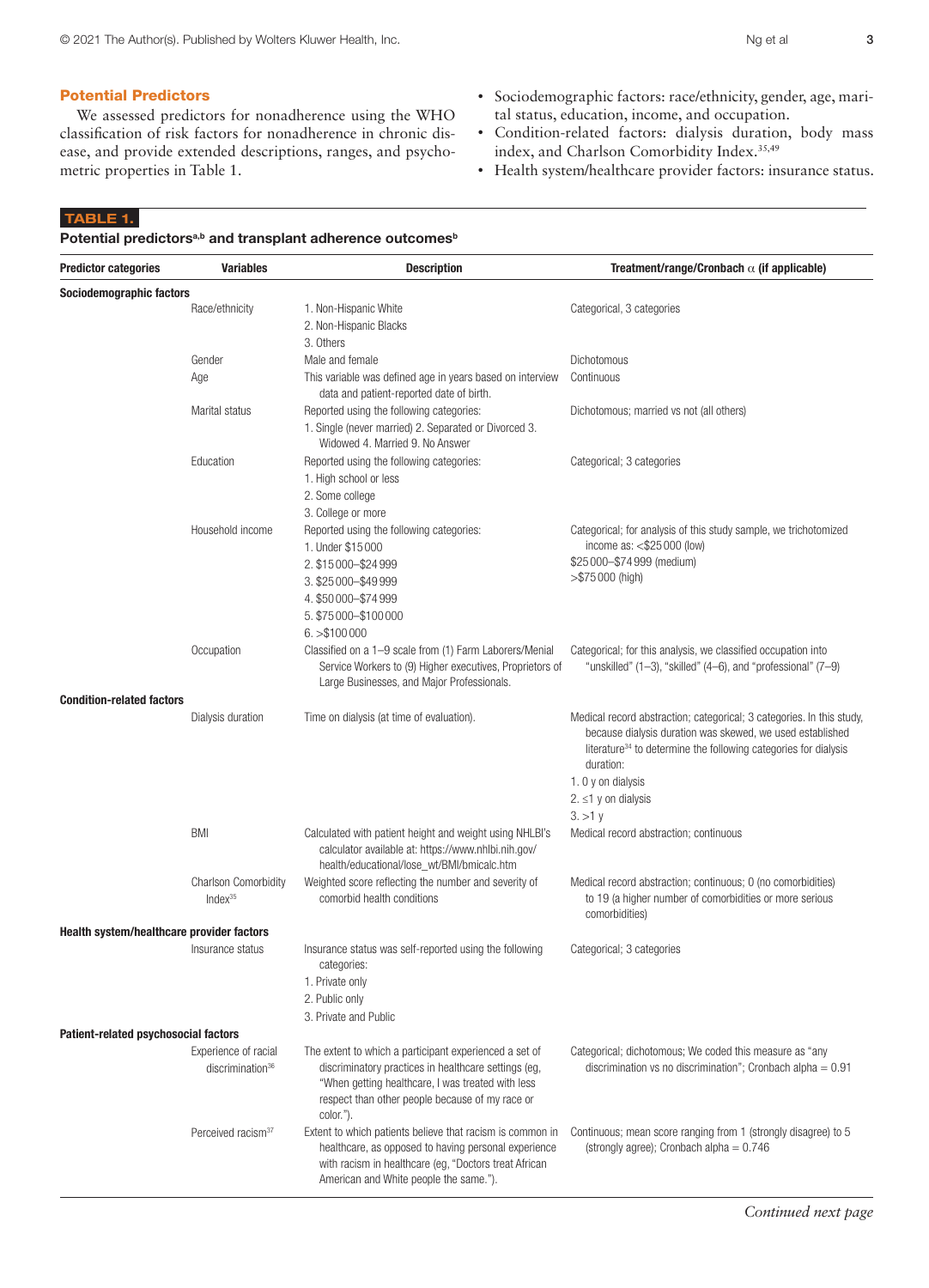# TABLE 1. ( Continued)

# Potential predictors<sup>a,b</sup> and transplant adherence outcomes<sup>b</sup>

| <b>Predictor categories</b><br><b>Variables</b> |                                                     | <b>Description</b>                                                                                                                                                                                                                                                                          | Treatment/range/Cronbach $\alpha$ (if applicable)                                                                                                                                                                                                                                                                                                                                                                                                                                                                                                                                                                       |  |  |
|-------------------------------------------------|-----------------------------------------------------|---------------------------------------------------------------------------------------------------------------------------------------------------------------------------------------------------------------------------------------------------------------------------------------------|-------------------------------------------------------------------------------------------------------------------------------------------------------------------------------------------------------------------------------------------------------------------------------------------------------------------------------------------------------------------------------------------------------------------------------------------------------------------------------------------------------------------------------------------------------------------------------------------------------------------------|--|--|
| Medical mistrust <sup>38</sup>                  |                                                     | Degree to which participants believe their hospital to<br>be trustworthy, competent, and acting in their best<br>interests (eg, "I trust hospitals").                                                                                                                                       | Continuous; mean score ranging from 1 (strongly disagree) to 5<br>(strongly agree); Cronbach alpha = $0.844$                                                                                                                                                                                                                                                                                                                                                                                                                                                                                                            |  |  |
|                                                 | Trust in physicians <sup>39</sup>                   | Degree of patient trust in their physician (eg, "I doubt that<br>my doctor really cares about me as a person").                                                                                                                                                                             | Continuous; mean score ranging from 1 (totally disagree) to 5<br>(totally agree). Cronbach alpha $= 0.796$                                                                                                                                                                                                                                                                                                                                                                                                                                                                                                              |  |  |
|                                                 | Family loyalty <sup>40</sup>                        | Feelings of loyalty and mutual support regarding the<br>family (eg, "The family should consult close relatives<br>[uncles, aunts, first cousins] concerning its important<br>decisions".)                                                                                                   | Continuous; mean score ranging from 1 (strongly disagree) to 5<br>(strongly agree). Total score ranges from 8 to 80. Cronbach<br>$alpha = 0.802$                                                                                                                                                                                                                                                                                                                                                                                                                                                                        |  |  |
|                                                 | Overall religiosity <sup>41</sup>                   | Religious affiliation and level of importance/influence of<br>religious beliefs (eg, "Regardless of whether you attend<br>religious services, please indicate on a scale from 1<br>[not at all] to 9 [extremely] how important your religious<br>beliefs are to you.")                      | Continuous; mean score ranging from 1 (not at all) to 9 (extremely).<br>Cronbach alpha = $0.912$                                                                                                                                                                                                                                                                                                                                                                                                                                                                                                                        |  |  |
|                                                 | Perceived burden of<br>kidney disease <sup>42</sup> | Participants rated the extent to which they felt burdened<br>by their kidney disease (eg, "My kidney disease<br>interferes with my life").                                                                                                                                                  | Continuous; mean score ranging from 1 (definitely true) to 5<br>(definitely false); Cronbach alpha for the current sample $=$<br>0.772                                                                                                                                                                                                                                                                                                                                                                                                                                                                                  |  |  |
|                                                 | Social support <sup>43</sup>                        | ISEL-12 assesses patients' perceived availability of<br>3 separate functions of social support: tangible,<br>appraisal, and belonging (eg, "I feel that there is no one<br>I can share my most private worries and fears with").                                                            | Continuous; score ranging from 1 (definitely false) to 4 (definitely<br>true) for each item; total score range $= 12 - 48$ . Cronbach alpha<br>$= 0.850$                                                                                                                                                                                                                                                                                                                                                                                                                                                                |  |  |
|                                                 | Self-esteem <sup>44</sup>                           | Rosenberg Self-Esteem Scale assesses patients' feelings<br>of self-worth and self-respect (eg, "I feel that I am<br>a person of worth, at least on an equal plane with<br>others").                                                                                                         | Continuous; mean score ranging from 1 (strongly agree) to 4<br>(strongly disagree). Cronbach alpha = $0.852$                                                                                                                                                                                                                                                                                                                                                                                                                                                                                                            |  |  |
|                                                 | Sense of mastery <sup>45</sup>                      | Sense of Mastery Scale <sup>45</sup> assess the degree to which<br>participants feel they have personal control over the<br>things that happen to them (eg, "I have little control<br>over the things that happen to me.")                                                                  | Continuous; mean score ranging from 1 (strongly agree) to 4<br>(strongly disagree). Cronbach alpha $= 0.803$                                                                                                                                                                                                                                                                                                                                                                                                                                                                                                            |  |  |
|                                                 | Locus of control <sup>46</sup>                      | 18-item MHLC scales, Form C, assessed the extent<br>to which recipients view their health condition<br>is due to their own behavior (Internal Locus of Control)<br>or the behavior of doctors, other people not including<br>doctors, chance, luck, or fate (External Locus of<br>Control). | Continuous; mean score ranging from 1 (strongly disagree) to 6<br>(strongly agree).<br>Cronbach alpha $= 0.760$ for Internal Locus of Control<br>Cronbach alpha = 0.813 for External Locus of Control                                                                                                                                                                                                                                                                                                                                                                                                                   |  |  |
|                                                 | Anxiety <sup>47</sup>                               | Anxiety subscale of the BSI (eg, "nervousness or shakiness Continuous; mean score ranging from 1 (not at all) to 5<br>inside".)                                                                                                                                                             | (extremely); Cronbach alpha = $0.82$                                                                                                                                                                                                                                                                                                                                                                                                                                                                                                                                                                                    |  |  |
|                                                 | Depression <sup>47</sup>                            | Depression subscale of the BSI (eg, "feeling hopeless<br>about the future".)                                                                                                                                                                                                                | Continuous; mean score ranging from 1 (not at all) to 5<br>(extremely); Cronbach alpha = $0.82$                                                                                                                                                                                                                                                                                                                                                                                                                                                                                                                         |  |  |
|                                                 | Transplant<br>knowledge <sup>42,48</sup>            | KT Knowledge Survey and the KT Questionnaire.<br>This measure includes 27 multiple choice<br>and true-false items. A summative score was created<br>for the total number of items that patients answered<br>correctly.                                                                      | Continuous; total score ranging from 0 (less transplant knowledge)<br>to 27 (more transplant knowledge)                                                                                                                                                                                                                                                                                                                                                                                                                                                                                                                 |  |  |
|                                                 | Transplant learning<br>activities                   | were assessed by self-report (eq. "Read brochures<br>about kidney transplant from living donors"). We<br>calculated a summative score for the total number<br>of items checked and total time spent on all learning<br>activities.                                                          | Type, number, and time spent in each educational activity Continuous; total activities ranging from 0 to 8 learning activities                                                                                                                                                                                                                                                                                                                                                                                                                                                                                          |  |  |
| <b>Adherence outcome measures</b>               |                                                     |                                                                                                                                                                                                                                                                                             |                                                                                                                                                                                                                                                                                                                                                                                                                                                                                                                                                                                                                         |  |  |
| Outcomes<br>Medication adherence                |                                                     | <b>Measurements</b><br>"How often would you say you have missed taking this<br>medication?"<br>$1 =$ Every day<br>$2 =$ Several times a week<br>$3 =$ About once a week<br>$4 =$ Several times a month<br>$5 =$ About once a month<br>$6 =$ Less often than once a month                    | <b>Description</b><br>For medication adherence, we calculated the composite score as<br>the average of the individual scores for calcineurin inhibitors,<br>antimetabolite, prednisone, and antihypertensives. Lower score<br>indicated lower adherence and a higher score indicating greater<br>adherence. For example, if a patient reported never missing<br>his calcineurin inhibitor (7), but missed his antimetabolite and<br>steroids less often than once a mo (6) and his antihypertensives<br>several times a mo (4), his composite score for medication<br>adherence would be 5.75 ( $[7+6+6+4]/4 = 5.75$ ). |  |  |
|                                                 |                                                     | $7 =$ Never                                                                                                                                                                                                                                                                                 |                                                                                                                                                                                                                                                                                                                                                                                                                                                                                                                                                                                                                         |  |  |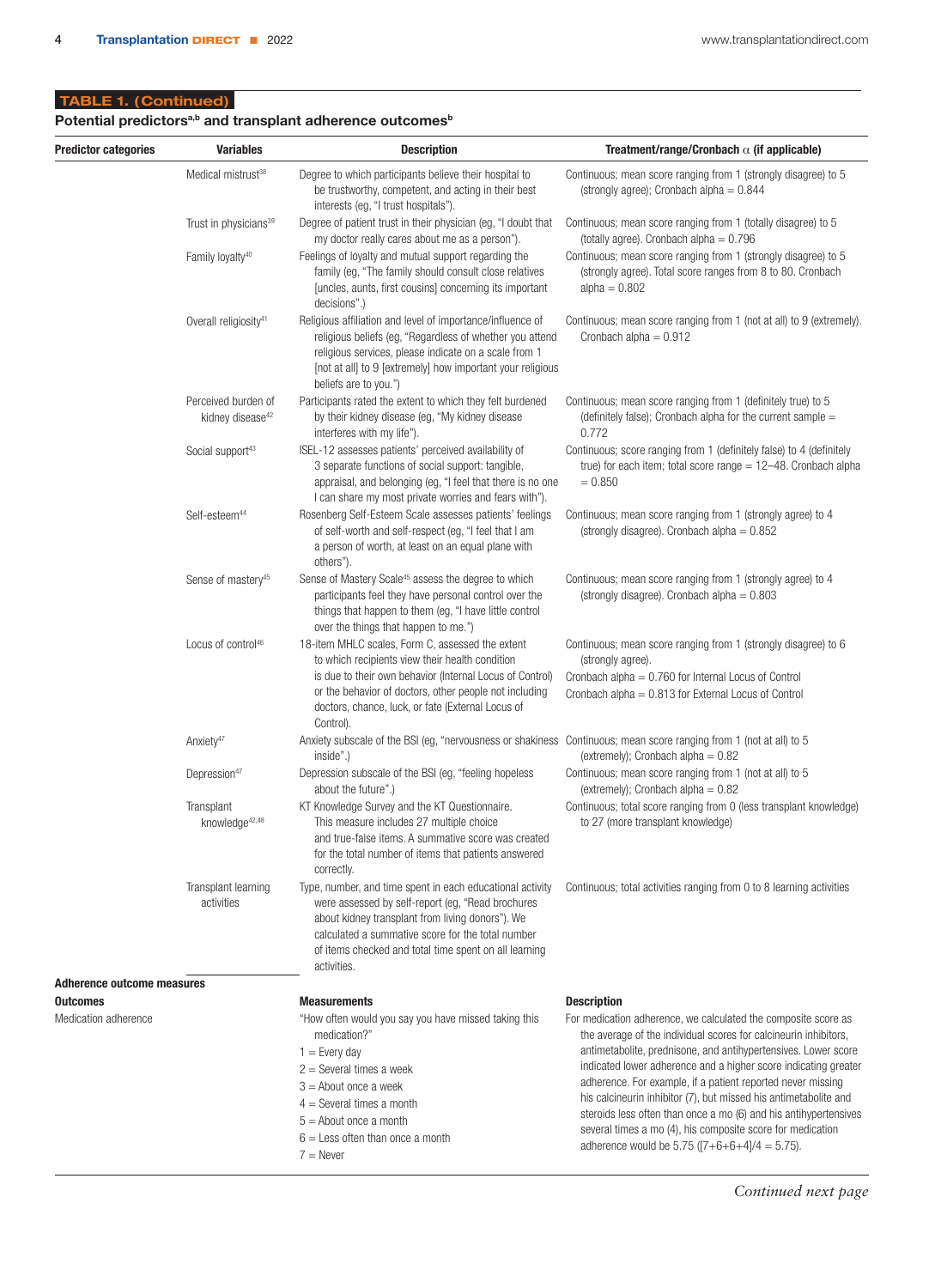#### TABLE 1. (Continued)

Dietary recommendations Theorem is the "How often do you go off your diet?"

 $1 =$  Never

 $1 =$  Every day 2 = Several times a week  $3 =$  About once a week

 $2 =$  Less often than once a month  $3 =$  About once a month  $4 =$  Several times a month 5 = About once a week  $6 =$  Several times a week  $7$  = Every day

| <b>Predictor categories</b> | <b>Variables</b> | <b>Description</b>                                                                                                                                       | Treatment/range/Cronbach $\alpha$ (if applicable)                                                                                                                                                                                                                                                                                                                                                                                                    |
|-----------------------------|------------------|----------------------------------------------------------------------------------------------------------------------------------------------------------|------------------------------------------------------------------------------------------------------------------------------------------------------------------------------------------------------------------------------------------------------------------------------------------------------------------------------------------------------------------------------------------------------------------------------------------------------|
| Healthcare follow-up        |                  | "Have you had to cancel or reschedule appointments/lab<br>test? Would you say that has happened:"<br>$=$ Frequently<br>$2 = Occasionally$<br>$3 =$ Never | 106 patients reported never canceling or rescheduling an<br>appointment or a lab test and 67 patients reporting occasional<br>missing any clinic appointments or laboratory testing. No<br>patient reported frequent cancelation of an appointment and<br>only 2 patients reported frequent rescheduling a lab test.<br>Therefore, we dichotomized this outcome into ever (0) vs never<br>(1) missing any clinic appointments or laboratory testing. |
| Lifestyle recommendations   |                  |                                                                                                                                                          |                                                                                                                                                                                                                                                                                                                                                                                                                                                      |
| Blood pressure measurement  |                  | "How often do you check your blood pressure?"<br>et Marcour                                                                                              | Due to the poor internal consistency among the individual items in<br>the lifestyle demoin we were unable to use a composite seere                                                                                                                                                                                                                                                                                                                   |

| Due to the poor internal consistency among the individual items in |
|--------------------------------------------------------------------|
| the lifestyle domain, we were unable to use a composite score      |
| for this domain. Thus, to reduce false-positive discoveries, we    |
| focused on the 2 most clinically relevant outcomes in lifestyle    |
| behavior post-KT-diet and exercise.                                |
|                                                                    |

|          | $4 =$ Several times a month                                                                                        |
|----------|--------------------------------------------------------------------------------------------------------------------|
|          | $5 =$ About once a month                                                                                           |
|          | $6 =$ Less often than once a month                                                                                 |
|          | $7 =$ Never                                                                                                        |
| Exercise | "How often in a typical month do you exercise (ie, perform<br>a regular program of exercise beyond daily chores)?" |
|          | $1 =$ Never                                                                                                        |
|          | $2 =$ Less often than once a month                                                                                 |
|          | $3 =$ About once a month                                                                                           |
|          | $4 =$ Several times a month                                                                                        |
|          | $5 =$ About once a week                                                                                            |
|          | $6 =$ Several times a week                                                                                         |
|          | $7 =$ Every day                                                                                                    |
| Smoking  | "Since the transplant, have you smoked cigarettes?"                                                                |
|          | $1 = Yes$ , more than 1 pack per day, on average                                                                   |
|          | $2 = Yes$ , 11–20, cigarettes per day (1 pack), on average                                                         |
|          | $3 = Yes$ , 1-10 cigarettes per day ( $\frac{1}{2}$ pack), on average                                              |
|          | $4 = Yes$ , not every day                                                                                          |
|          | $5 =$ Never                                                                                                        |
| Alcohol  | "How often do you usually have any alcohol (either wine,<br>beer, hard liquor, coolers, etc)."                     |
|          | $1 = \geq 3 \times a$ day                                                                                          |
|          | $2 = 2 \times a$ day                                                                                               |
|          | $3 =$ About once a day                                                                                             |
|          | $4$ = Nearly every day (5–6 $\times$ a week)                                                                       |
|          | $5 = 3 \times$ or $4 \times a$ week                                                                                |
|          | $6 =$ Once or twice a week                                                                                         |
|          | $7 = 2 \times$ or $3 \times$ a month                                                                               |
|          | $8 =$ About once a month                                                                                           |
|          | $9 =$ Less than once a month, but at least once a year                                                             |
|          | $10 =$ Less than once a year                                                                                       |
|          | $11 =$ Never                                                                                                       |

a We included these measures because they (1) are widely used in organ donation and/or transplantation studies, other medical populations, or both; (b) have known psychometric properties, including (for scaled measures) Cronbach αs of ≈0.80–0.92 (see references cited with each instrument for psychometric data); and (3) used in our previous research. <sup>b</sup>All patient self-report unless otherwise specified.

BMI, body mass index; BSI, Brief Symptom Inventory; ISEL, Interpersonal Support Evaluation List; KT, kidney transplantation; MHLC, Multidimensional Health Locus of Control; NHLBI, National Heart, Lung, and Blood Institute.

• Patient-related psychosocial factors: experience of racebased discrimination,36,50,51 perceived racism,37,52 medical mistrust, 37,38,52 trust in physicians, <sup>39</sup> perceived burden of kidney disease,<sup>42,48</sup> emotional distress (anxiety and

depression),<sup>47</sup> social support,<sup>43,53</sup> self-esteem,<sup>44</sup> sense of mastery,45 locus of control,46 family loyalty,40 overall religiosity.41 transplant knowledge,42,48,54 and transplant learning activities.

occasionally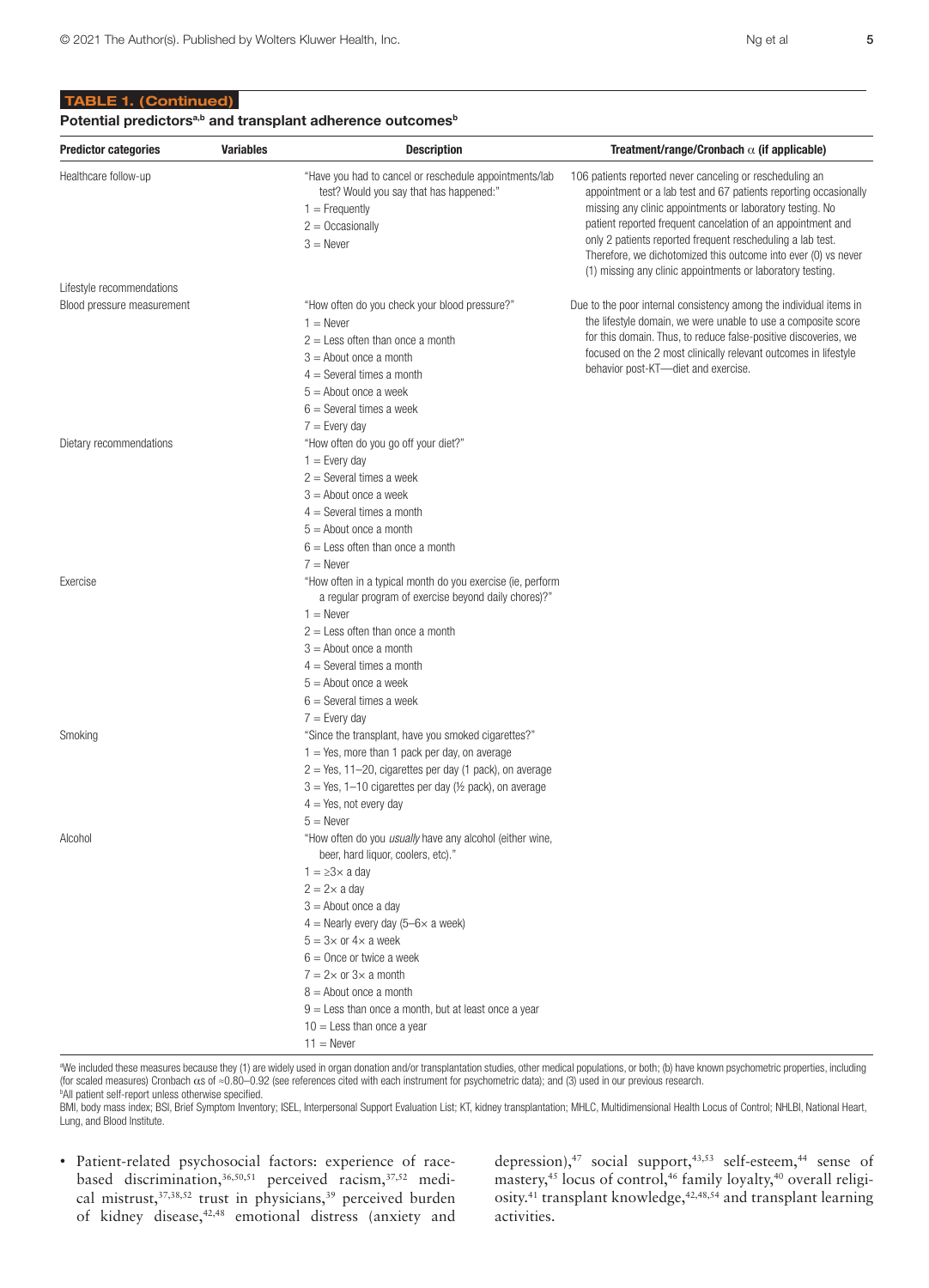• Treatment-related factors: not included in this study as our aim was to examine pre-KT factors that predicted post-KT adherence.

#### Outcome Variables

Our primary outcome variables were post-KT adherence measured in 3 different domains at ~6 mo post-KT. We assessed adherence in each domain using the Health Habit Survey questionnaire that has been validated in many previous studies of adherence in organ transplantation.18,55-57 The Health Habit Survey uses patient self-report measures on adherence of each individual health habit including adherence to medication, clinic appointments, diet, exercise, home blood pressure monitoring, smoking, and alcohol consumption. We used self-report measures because they are commonly used, easy to implement, yield rates of nonadherence as good as or better than other adherence measures, and correlate with other adherence measures.18,58-61

For this study, we measured 3 different domains of adherence: medication, healthcare follow-up, and lifestyle behaviors. Because there is no uniform definition/cutoff for many adherence outcomes including medication or lifestyle behavior, we assessed adherence as an approximately continuous variable when appropriate, with a higher score indicating more frequent engagement in the behavior rather than an allor-none behavior. Because our goal was to determine whether variables assessed at KT evaluation would predict whole classes of nonadherence behaviors (eg, assessing adherence to medication as a group rather than adherence to individual medication such as calcineurin inhibitors or antimetabolites), we computed a composite score for each domain of adherence (see Table 1 for measurement and calculation details) when internal consistency between the individual items in a domain of adherence (Cronbach alpha) was acceptable. We assessed the internal consistency of individual items in each domain and found acceptable levels in medication and healthcare follow-up. As a result, we used composite scores of Likert scale items in those 2 domains. Due to poor internal consistency among the individual items in the lifestyle domain, we were unable to use a composite score for this domain. Thus, to reduce false-positive discoveries, we focused on the 2 most clinically relevant outcomes in lifestyle behavior post-KT, diet and exercise.<sup>62-65</sup>

- 1. Medication: frequency at which patients missed their medications (immunosuppressants and antihypertensive medications).
- 2. Healthcare follow-up: frequency at which patients missed their clinic appointments and/or laboratory tests.
- 3. Lifestyle behavior for kidney transplant recipients: frequency with which patients engage in lifestyle behavior, including dietary recommendations or exercise.

#### Statistical Analysis

We examined baseline characteristics using mean and SD for continuous variables and count with percentage for categorical variables. To assess how baseline characteristics were associated with adherence outcomes, we built multiple linear regression models for medication and lifestyle recommendations adherence (continuous outcomes) and logistic regression for healthcare follow-up adherence (dichotomous outcome). We selected covariates that were potentially associated with the outcomes in pairwise analyses into the adjusted linear and logistic regression models. To base our variable selection on statistical significance and clinical meaningfulness, for the continuous outcomes, our inclusion criteria required both (1) a *P* value from tests  $\leq 0.20$  for all variables and (2) either a Kruskal–Wallis test statistics of ≤−1.50 or ≥1.50 for a categorical predictor or a Spearman correlation of ≤−0.2 or ≥0.2 for a continuous predictor. For the dichotomous outcome, our inclusion criteria required both a (1) *P* value from tests ≤0.20 for all variables and (2) either a Kruskal–Wallis test statistic ≤−1.50 or ≥1.50 for a continuous predictor or an odds ratio (OR) of ≤0.50 or ≥2.0 for a categorical predictor. Upon fitting regression models with covariates meeting our inclusion criteria, we applied False Discovery Rate adjustment to maintain the overall false positive rate to be within the nominal level (0.05).

Given varying definitions of nonadherence<sup>66</sup> in the literature and that most of the literature reported medication adherence as a dichotomous outcome, we performed a supplementary comparison analysis of dichotomized medication nonadherence (defined as missing medications more or less frequently than once a mo).<sup>55</sup> As this outcome was dichotomized, we used the criteria above for logistic regression analysis. In addition, we noted that more than half of our patients underwent live donor KT (LDKT). To assess if our findings would differ between those who had undergone LDKT versus deceased donor KT, we performed sensitivity analyses by including type of transplant as a covariate in our models. Please see **Appendix 1** (**SDC**, http://links.lww.com/ TXD/A394) for variable selection in the univariate models. We performed all data analyses using R statistical software (version 3.5.3).

#### RESULTS

A total of 1726 KT candidates were initially referred to University of Pittsburgh Medical Center for KT evaluation. In Figure 2, we show that 1152 candidates were seen in KT evaluation clinic, consented, and followed prospectively. At the end of the study period, all 173 candidates who underwent KT at our institution and had ~6 mo follow-up, were included in this paper. The mean time from KT evaluation to KT was  $1.78 \pm 0.87$  y.

#### Baseline Characteristics

Of the 173 participants, 80% were White, 61% had at least some college education, and 75% had an annual household income ≥\$25000. Half of the study population was male and had only private insurance. At the time of their initial evaluation for transplant, most of the patients had minimal dialysis exposure—92 patients (53%) had never been on dialysis, and 48 patients (28%) had been on dialysis for less than a year (Table 2). We included details of other baseline factors and nonadherence outcomes in Table 2.

#### Adherence Outcomes

Before statistical modeling, we assessed for multicollinearity by computing correlation coefficients and multivariable variance inflation factors for all variables of interest. We identified no major concerns. Internal consistency was highest for medical adherence (Cronbach alpha = 0.82), lower for healthcare follow-up (alpha = 0.34), and poor for lifestyle adherence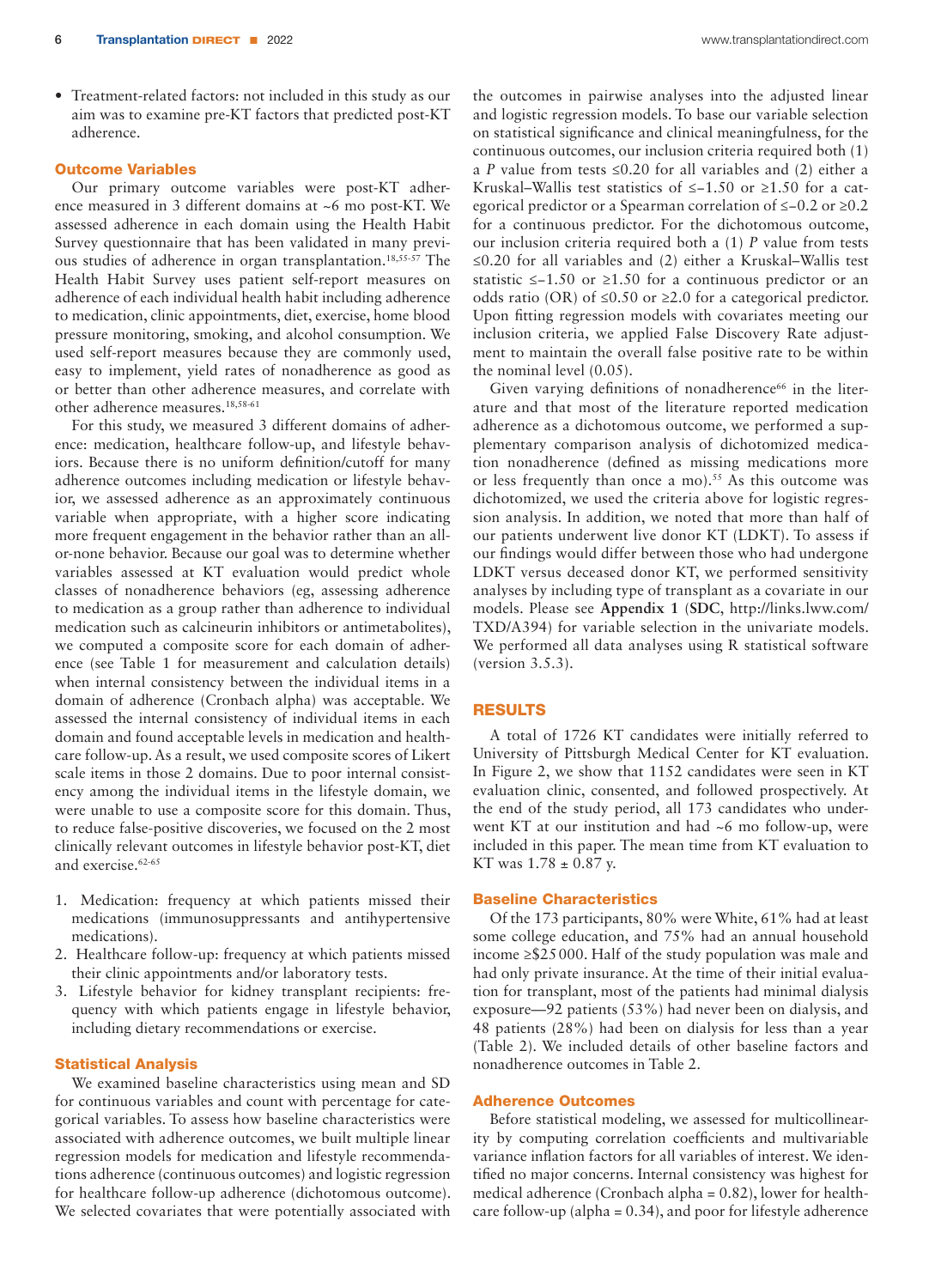

FIGURE 2. Kidney transplant candidates included and excluded from study cohort. UPMC, University of Pittsburgh Medical Center.

(alpha = 0.10). In the adjusted linear regression model of medication adherence post-KT (Figure 3A), we found that Black patients had lower medication adherence than White patients with a mean adherence score difference of -0.72 (95% confidence interval [CI], −1.12 to −0.32) on a 7-point scale. The highest income group had lower adherence than the lowest income group (mean adherence score difference, −0.34; 95% CI, −0.67 to −0.02). When we analyzed the dichotomized medication adherence (see **Appendix 2** [**SDC**, [http://links.](http://links.lww.com/TXD/A394) [lww.com/TXD/A394](http://links.lww.com/TXD/A394)]), both Black race (OR, 0.17; 95% CI, 0.05–0.58) and higher income (OR, 0.15; 95% CI, 0.04–0.52) remained predictors of lower medication adherence.

Our adjusted logistic regression model predicting the probability of adherence to healthcare follow-up (including clinic appointments and laboratory testing, Figure 3B) showed that patients who reported experiencing any racial discrimination had lower odds of adherence to healthcare follow-up compared to patients who reported no experience of racial discrimination (OR, 0.31; 95% CI, 0.12–0.76). Patients with a stronger internal locus of control had higher odds of adherence to healthcare follow-up (OR, 1.46; 95% CI, 1.06–2.03).

In the lifestyle domain, our adjusted linear regression model for dietary recommendations (Figure 3C) showed that patients with higher education level (college or more) had better adherence than those with lower education level (high school or less) (mean adherence score difference, 0.75; 95% CI, 0.21–1.29) on a 7-point scale, and body mass index (BMI) was negatively associated with adherence to dietary recommendations (mean adherence score difference for every unit increase in BMI: −0.08; 95% CI, −0.03 to −0.13). Our multiple linear regression model did not identify any statistically significant predictors (Figure 3D) of exercise adherence.

We found that patients who adhere to medications were more likely to adhere to healthcare follow-up. The odds ratio of never missing an appointment or a lab test was 1.66-fold (95% CI, 1.11–2.47;  $P = 0.013$ ) as high with every 1-point increase of medication adherence score. Median medication adherence score was 7.00 among those who never missed an appointment or a lab test versus 6.25 among those who ever missed an appointment or lab test (Kruskal test  $P = 0.003$ ).

In our sensitivity analyses examining type of transplant, type of transplant was not significantly associated with medication adherence or any of the lifestyle adherence. Type of transplant was associated with adherence to healthcare follow-up with patients who underwent LDKT having lower adherence to healthcare follow-up (OR, 0.45; 95% CI, 0.22–0.9).

#### **DISCUSSION**

In this study, we tracked prospectively how pre-KT baseline socio-demographics, condition-related, health system/healthcare provider and patient psychosocial factors predict post-KT nonadherence behaviors in three separate domains concurrently. This timing is important because it may allow transplant teams to target patients who would benefit from adherence intervention both pretransplant and early posttransplant. The prospective collection of data and chart reviews resulted in an abundant amount of data available to test for potential risk factors that may predict post-KT nonadherence.

Although there have been papers that have examined multiple adherence outcomes in the kidney transplant population, including 2 meta-analyses, one in the pediatric and the other in the adult population, $14,18$  as well as a recently published cross-sectional study by Sanders-Pinheiro et al,<sup>67</sup> our study is unique in that we studied all 3 adherence outcomes in a kidney transplant patient sample prospectively in a single study. We believe that studying all 3 outcomes concurrently in the same population is important as they all may contribute to poor allograft outcomes. Using the same population allowed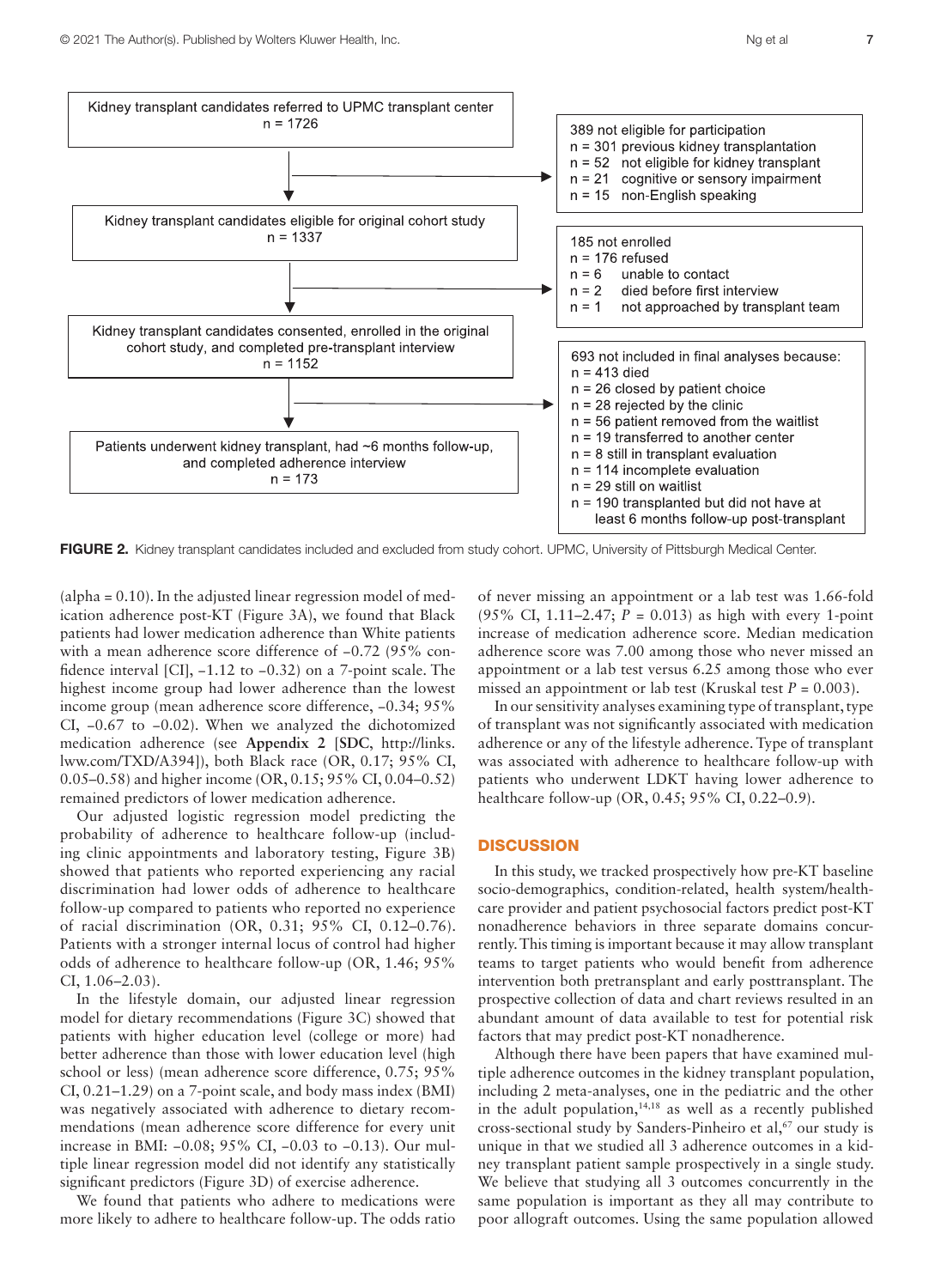TABLE 2.

| <b>Baseline characteristics and outcome variables</b> |  |
|-------------------------------------------------------|--|
|                                                       |  |

| Demographics factors; n (%)<br>Race<br>NH White<br>139<br>(80.40)<br><b>NH Black</b><br>18<br>(10.40)<br>Other<br>16<br>(9.20)<br>Gender<br>Male<br>98<br>(56.60)<br>Female<br>75<br>(43.40)<br>51.10<br>(17.70)<br>Age; m (SD)<br>Education<br>High school or less<br>68<br>(39.30)<br>Some college<br>45<br>(26.00)<br>College or more<br>60<br>(34.70)<br>Occupation<br>Unskilled<br>41<br>(23.70)<br>Skilled<br>(39.30)<br>68<br>Professionals<br>(37.00)<br>64<br>Household income<br>$<$ \$25000<br>42<br>(25.30)<br>\$25000-\$74999<br>77<br>(46.40)<br>$\geq$ \$75000<br>47<br>(28.30)<br>Insurance<br>Public only<br>33<br>(19.20)<br>Mixed<br>55<br>(32.00)<br>Private only<br>84<br>(48.80)<br>Marital status<br>Married<br>105<br>(60.70)<br>Not married<br>68<br>(39.30)<br>Medical/health factors<br>Charlson Comorbidity Index; m (SD)<br>3.59<br>(1.45)<br>BMI; m (SD)<br>27.99<br>(5.71)<br>Burden of kidney disease; m (SD)<br>3.42<br>(1.10)<br>Dialysis duration $(y)$ ; n $(\%)$<br>0<br>92<br>(53.20)<br>(27.70)<br>≤1<br>48<br>>1<br>33<br>(19.10)<br>Culturally related factors<br>Experienced discrimination in healthcare; n (%)<br>N <sub>o</sub><br>146<br>(84.40)<br>Yes<br>27<br>(15.60)<br>Overall religiosity (1 = not at all; $9 =$ extremely); m (SD)<br>5.66<br>(2.67)<br>Racism in healthcare $(1 =$ strongly disagree;<br>2.29<br>(0.69)<br>$5 =$ strongly agree); m (SD)<br>Medical mistrust (1 = strongly disagree; $5 =$ strongly<br>2.36<br>(0.46)<br>agree); m (SD)<br>Trust in physician (1 = totally disagree; $5 =$ totally<br>2.15<br>(0.50)<br>agree); m (SD)<br>Family loyalty (total score range from 8 to 80); m (SD)<br>48.37<br>(9.49)<br>Psychosocial characteristics; m (SD)<br>Social support (total score range from 12 to 48)<br>44.13<br>(4.65)<br>Self-esteem (1 = strongly disagree; $4 =$ strongly agree)<br>3.23<br>(0.45)<br>Mastery (1 = strongly disagree; $4 =$ strongly agree)<br>3.03<br>(0.36)<br>Internal locus of control $(1 =$ strongly disagree;<br>3.69<br>(1.10)<br>$6 =$ strongly agree)<br>External locus of control $(1 =$ strongly disagree;<br>3.20<br>(0.70)<br>$6 =$ strongly agree)<br>Anxiety (1 = not at all; $5 =$ extremely)<br>1.40<br>(0.54)<br>Depression (1 = not at all; $5 =$ extremely)<br>1.33<br>(0.49) | <b>Variables</b> | Total $N = 173$ |
|----------------------------------------------------------------------------------------------------------------------------------------------------------------------------------------------------------------------------------------------------------------------------------------------------------------------------------------------------------------------------------------------------------------------------------------------------------------------------------------------------------------------------------------------------------------------------------------------------------------------------------------------------------------------------------------------------------------------------------------------------------------------------------------------------------------------------------------------------------------------------------------------------------------------------------------------------------------------------------------------------------------------------------------------------------------------------------------------------------------------------------------------------------------------------------------------------------------------------------------------------------------------------------------------------------------------------------------------------------------------------------------------------------------------------------------------------------------------------------------------------------------------------------------------------------------------------------------------------------------------------------------------------------------------------------------------------------------------------------------------------------------------------------------------------------------------------------------------------------------------------------------------------------------------------------------------------------------------------------------------------------------------------------------------------------------------------------------------------------------------------------------------------------------------------------------------------------------------------------------------------------------------------------------------------------|------------------|-----------------|
|                                                                                                                                                                                                                                                                                                                                                                                                                                                                                                                                                                                                                                                                                                                                                                                                                                                                                                                                                                                                                                                                                                                                                                                                                                                                                                                                                                                                                                                                                                                                                                                                                                                                                                                                                                                                                                                                                                                                                                                                                                                                                                                                                                                                                                                                                                          |                  |                 |
|                                                                                                                                                                                                                                                                                                                                                                                                                                                                                                                                                                                                                                                                                                                                                                                                                                                                                                                                                                                                                                                                                                                                                                                                                                                                                                                                                                                                                                                                                                                                                                                                                                                                                                                                                                                                                                                                                                                                                                                                                                                                                                                                                                                                                                                                                                          |                  |                 |
|                                                                                                                                                                                                                                                                                                                                                                                                                                                                                                                                                                                                                                                                                                                                                                                                                                                                                                                                                                                                                                                                                                                                                                                                                                                                                                                                                                                                                                                                                                                                                                                                                                                                                                                                                                                                                                                                                                                                                                                                                                                                                                                                                                                                                                                                                                          |                  |                 |
|                                                                                                                                                                                                                                                                                                                                                                                                                                                                                                                                                                                                                                                                                                                                                                                                                                                                                                                                                                                                                                                                                                                                                                                                                                                                                                                                                                                                                                                                                                                                                                                                                                                                                                                                                                                                                                                                                                                                                                                                                                                                                                                                                                                                                                                                                                          |                  |                 |
|                                                                                                                                                                                                                                                                                                                                                                                                                                                                                                                                                                                                                                                                                                                                                                                                                                                                                                                                                                                                                                                                                                                                                                                                                                                                                                                                                                                                                                                                                                                                                                                                                                                                                                                                                                                                                                                                                                                                                                                                                                                                                                                                                                                                                                                                                                          |                  |                 |
|                                                                                                                                                                                                                                                                                                                                                                                                                                                                                                                                                                                                                                                                                                                                                                                                                                                                                                                                                                                                                                                                                                                                                                                                                                                                                                                                                                                                                                                                                                                                                                                                                                                                                                                                                                                                                                                                                                                                                                                                                                                                                                                                                                                                                                                                                                          |                  |                 |
|                                                                                                                                                                                                                                                                                                                                                                                                                                                                                                                                                                                                                                                                                                                                                                                                                                                                                                                                                                                                                                                                                                                                                                                                                                                                                                                                                                                                                                                                                                                                                                                                                                                                                                                                                                                                                                                                                                                                                                                                                                                                                                                                                                                                                                                                                                          |                  |                 |
|                                                                                                                                                                                                                                                                                                                                                                                                                                                                                                                                                                                                                                                                                                                                                                                                                                                                                                                                                                                                                                                                                                                                                                                                                                                                                                                                                                                                                                                                                                                                                                                                                                                                                                                                                                                                                                                                                                                                                                                                                                                                                                                                                                                                                                                                                                          |                  |                 |
|                                                                                                                                                                                                                                                                                                                                                                                                                                                                                                                                                                                                                                                                                                                                                                                                                                                                                                                                                                                                                                                                                                                                                                                                                                                                                                                                                                                                                                                                                                                                                                                                                                                                                                                                                                                                                                                                                                                                                                                                                                                                                                                                                                                                                                                                                                          |                  |                 |
|                                                                                                                                                                                                                                                                                                                                                                                                                                                                                                                                                                                                                                                                                                                                                                                                                                                                                                                                                                                                                                                                                                                                                                                                                                                                                                                                                                                                                                                                                                                                                                                                                                                                                                                                                                                                                                                                                                                                                                                                                                                                                                                                                                                                                                                                                                          |                  |                 |
|                                                                                                                                                                                                                                                                                                                                                                                                                                                                                                                                                                                                                                                                                                                                                                                                                                                                                                                                                                                                                                                                                                                                                                                                                                                                                                                                                                                                                                                                                                                                                                                                                                                                                                                                                                                                                                                                                                                                                                                                                                                                                                                                                                                                                                                                                                          |                  |                 |
|                                                                                                                                                                                                                                                                                                                                                                                                                                                                                                                                                                                                                                                                                                                                                                                                                                                                                                                                                                                                                                                                                                                                                                                                                                                                                                                                                                                                                                                                                                                                                                                                                                                                                                                                                                                                                                                                                                                                                                                                                                                                                                                                                                                                                                                                                                          |                  |                 |
|                                                                                                                                                                                                                                                                                                                                                                                                                                                                                                                                                                                                                                                                                                                                                                                                                                                                                                                                                                                                                                                                                                                                                                                                                                                                                                                                                                                                                                                                                                                                                                                                                                                                                                                                                                                                                                                                                                                                                                                                                                                                                                                                                                                                                                                                                                          |                  |                 |
|                                                                                                                                                                                                                                                                                                                                                                                                                                                                                                                                                                                                                                                                                                                                                                                                                                                                                                                                                                                                                                                                                                                                                                                                                                                                                                                                                                                                                                                                                                                                                                                                                                                                                                                                                                                                                                                                                                                                                                                                                                                                                                                                                                                                                                                                                                          |                  |                 |
|                                                                                                                                                                                                                                                                                                                                                                                                                                                                                                                                                                                                                                                                                                                                                                                                                                                                                                                                                                                                                                                                                                                                                                                                                                                                                                                                                                                                                                                                                                                                                                                                                                                                                                                                                                                                                                                                                                                                                                                                                                                                                                                                                                                                                                                                                                          |                  |                 |
|                                                                                                                                                                                                                                                                                                                                                                                                                                                                                                                                                                                                                                                                                                                                                                                                                                                                                                                                                                                                                                                                                                                                                                                                                                                                                                                                                                                                                                                                                                                                                                                                                                                                                                                                                                                                                                                                                                                                                                                                                                                                                                                                                                                                                                                                                                          |                  |                 |
|                                                                                                                                                                                                                                                                                                                                                                                                                                                                                                                                                                                                                                                                                                                                                                                                                                                                                                                                                                                                                                                                                                                                                                                                                                                                                                                                                                                                                                                                                                                                                                                                                                                                                                                                                                                                                                                                                                                                                                                                                                                                                                                                                                                                                                                                                                          |                  |                 |
|                                                                                                                                                                                                                                                                                                                                                                                                                                                                                                                                                                                                                                                                                                                                                                                                                                                                                                                                                                                                                                                                                                                                                                                                                                                                                                                                                                                                                                                                                                                                                                                                                                                                                                                                                                                                                                                                                                                                                                                                                                                                                                                                                                                                                                                                                                          |                  |                 |
|                                                                                                                                                                                                                                                                                                                                                                                                                                                                                                                                                                                                                                                                                                                                                                                                                                                                                                                                                                                                                                                                                                                                                                                                                                                                                                                                                                                                                                                                                                                                                                                                                                                                                                                                                                                                                                                                                                                                                                                                                                                                                                                                                                                                                                                                                                          |                  |                 |
|                                                                                                                                                                                                                                                                                                                                                                                                                                                                                                                                                                                                                                                                                                                                                                                                                                                                                                                                                                                                                                                                                                                                                                                                                                                                                                                                                                                                                                                                                                                                                                                                                                                                                                                                                                                                                                                                                                                                                                                                                                                                                                                                                                                                                                                                                                          |                  |                 |
|                                                                                                                                                                                                                                                                                                                                                                                                                                                                                                                                                                                                                                                                                                                                                                                                                                                                                                                                                                                                                                                                                                                                                                                                                                                                                                                                                                                                                                                                                                                                                                                                                                                                                                                                                                                                                                                                                                                                                                                                                                                                                                                                                                                                                                                                                                          |                  |                 |
|                                                                                                                                                                                                                                                                                                                                                                                                                                                                                                                                                                                                                                                                                                                                                                                                                                                                                                                                                                                                                                                                                                                                                                                                                                                                                                                                                                                                                                                                                                                                                                                                                                                                                                                                                                                                                                                                                                                                                                                                                                                                                                                                                                                                                                                                                                          |                  |                 |
|                                                                                                                                                                                                                                                                                                                                                                                                                                                                                                                                                                                                                                                                                                                                                                                                                                                                                                                                                                                                                                                                                                                                                                                                                                                                                                                                                                                                                                                                                                                                                                                                                                                                                                                                                                                                                                                                                                                                                                                                                                                                                                                                                                                                                                                                                                          |                  |                 |
|                                                                                                                                                                                                                                                                                                                                                                                                                                                                                                                                                                                                                                                                                                                                                                                                                                                                                                                                                                                                                                                                                                                                                                                                                                                                                                                                                                                                                                                                                                                                                                                                                                                                                                                                                                                                                                                                                                                                                                                                                                                                                                                                                                                                                                                                                                          |                  |                 |
|                                                                                                                                                                                                                                                                                                                                                                                                                                                                                                                                                                                                                                                                                                                                                                                                                                                                                                                                                                                                                                                                                                                                                                                                                                                                                                                                                                                                                                                                                                                                                                                                                                                                                                                                                                                                                                                                                                                                                                                                                                                                                                                                                                                                                                                                                                          |                  |                 |
|                                                                                                                                                                                                                                                                                                                                                                                                                                                                                                                                                                                                                                                                                                                                                                                                                                                                                                                                                                                                                                                                                                                                                                                                                                                                                                                                                                                                                                                                                                                                                                                                                                                                                                                                                                                                                                                                                                                                                                                                                                                                                                                                                                                                                                                                                                          |                  |                 |
|                                                                                                                                                                                                                                                                                                                                                                                                                                                                                                                                                                                                                                                                                                                                                                                                                                                                                                                                                                                                                                                                                                                                                                                                                                                                                                                                                                                                                                                                                                                                                                                                                                                                                                                                                                                                                                                                                                                                                                                                                                                                                                                                                                                                                                                                                                          |                  |                 |
|                                                                                                                                                                                                                                                                                                                                                                                                                                                                                                                                                                                                                                                                                                                                                                                                                                                                                                                                                                                                                                                                                                                                                                                                                                                                                                                                                                                                                                                                                                                                                                                                                                                                                                                                                                                                                                                                                                                                                                                                                                                                                                                                                                                                                                                                                                          |                  |                 |
|                                                                                                                                                                                                                                                                                                                                                                                                                                                                                                                                                                                                                                                                                                                                                                                                                                                                                                                                                                                                                                                                                                                                                                                                                                                                                                                                                                                                                                                                                                                                                                                                                                                                                                                                                                                                                                                                                                                                                                                                                                                                                                                                                                                                                                                                                                          |                  |                 |
|                                                                                                                                                                                                                                                                                                                                                                                                                                                                                                                                                                                                                                                                                                                                                                                                                                                                                                                                                                                                                                                                                                                                                                                                                                                                                                                                                                                                                                                                                                                                                                                                                                                                                                                                                                                                                                                                                                                                                                                                                                                                                                                                                                                                                                                                                                          |                  |                 |
|                                                                                                                                                                                                                                                                                                                                                                                                                                                                                                                                                                                                                                                                                                                                                                                                                                                                                                                                                                                                                                                                                                                                                                                                                                                                                                                                                                                                                                                                                                                                                                                                                                                                                                                                                                                                                                                                                                                                                                                                                                                                                                                                                                                                                                                                                                          |                  |                 |
|                                                                                                                                                                                                                                                                                                                                                                                                                                                                                                                                                                                                                                                                                                                                                                                                                                                                                                                                                                                                                                                                                                                                                                                                                                                                                                                                                                                                                                                                                                                                                                                                                                                                                                                                                                                                                                                                                                                                                                                                                                                                                                                                                                                                                                                                                                          |                  |                 |
|                                                                                                                                                                                                                                                                                                                                                                                                                                                                                                                                                                                                                                                                                                                                                                                                                                                                                                                                                                                                                                                                                                                                                                                                                                                                                                                                                                                                                                                                                                                                                                                                                                                                                                                                                                                                                                                                                                                                                                                                                                                                                                                                                                                                                                                                                                          |                  |                 |
|                                                                                                                                                                                                                                                                                                                                                                                                                                                                                                                                                                                                                                                                                                                                                                                                                                                                                                                                                                                                                                                                                                                                                                                                                                                                                                                                                                                                                                                                                                                                                                                                                                                                                                                                                                                                                                                                                                                                                                                                                                                                                                                                                                                                                                                                                                          |                  |                 |
|                                                                                                                                                                                                                                                                                                                                                                                                                                                                                                                                                                                                                                                                                                                                                                                                                                                                                                                                                                                                                                                                                                                                                                                                                                                                                                                                                                                                                                                                                                                                                                                                                                                                                                                                                                                                                                                                                                                                                                                                                                                                                                                                                                                                                                                                                                          |                  |                 |
|                                                                                                                                                                                                                                                                                                                                                                                                                                                                                                                                                                                                                                                                                                                                                                                                                                                                                                                                                                                                                                                                                                                                                                                                                                                                                                                                                                                                                                                                                                                                                                                                                                                                                                                                                                                                                                                                                                                                                                                                                                                                                                                                                                                                                                                                                                          |                  |                 |
|                                                                                                                                                                                                                                                                                                                                                                                                                                                                                                                                                                                                                                                                                                                                                                                                                                                                                                                                                                                                                                                                                                                                                                                                                                                                                                                                                                                                                                                                                                                                                                                                                                                                                                                                                                                                                                                                                                                                                                                                                                                                                                                                                                                                                                                                                                          |                  |                 |
|                                                                                                                                                                                                                                                                                                                                                                                                                                                                                                                                                                                                                                                                                                                                                                                                                                                                                                                                                                                                                                                                                                                                                                                                                                                                                                                                                                                                                                                                                                                                                                                                                                                                                                                                                                                                                                                                                                                                                                                                                                                                                                                                                                                                                                                                                                          |                  |                 |
|                                                                                                                                                                                                                                                                                                                                                                                                                                                                                                                                                                                                                                                                                                                                                                                                                                                                                                                                                                                                                                                                                                                                                                                                                                                                                                                                                                                                                                                                                                                                                                                                                                                                                                                                                                                                                                                                                                                                                                                                                                                                                                                                                                                                                                                                                                          |                  |                 |
|                                                                                                                                                                                                                                                                                                                                                                                                                                                                                                                                                                                                                                                                                                                                                                                                                                                                                                                                                                                                                                                                                                                                                                                                                                                                                                                                                                                                                                                                                                                                                                                                                                                                                                                                                                                                                                                                                                                                                                                                                                                                                                                                                                                                                                                                                                          |                  |                 |
|                                                                                                                                                                                                                                                                                                                                                                                                                                                                                                                                                                                                                                                                                                                                                                                                                                                                                                                                                                                                                                                                                                                                                                                                                                                                                                                                                                                                                                                                                                                                                                                                                                                                                                                                                                                                                                                                                                                                                                                                                                                                                                                                                                                                                                                                                                          |                  |                 |
|                                                                                                                                                                                                                                                                                                                                                                                                                                                                                                                                                                                                                                                                                                                                                                                                                                                                                                                                                                                                                                                                                                                                                                                                                                                                                                                                                                                                                                                                                                                                                                                                                                                                                                                                                                                                                                                                                                                                                                                                                                                                                                                                                                                                                                                                                                          |                  |                 |
|                                                                                                                                                                                                                                                                                                                                                                                                                                                                                                                                                                                                                                                                                                                                                                                                                                                                                                                                                                                                                                                                                                                                                                                                                                                                                                                                                                                                                                                                                                                                                                                                                                                                                                                                                                                                                                                                                                                                                                                                                                                                                                                                                                                                                                                                                                          |                  |                 |
|                                                                                                                                                                                                                                                                                                                                                                                                                                                                                                                                                                                                                                                                                                                                                                                                                                                                                                                                                                                                                                                                                                                                                                                                                                                                                                                                                                                                                                                                                                                                                                                                                                                                                                                                                                                                                                                                                                                                                                                                                                                                                                                                                                                                                                                                                                          |                  |                 |
|                                                                                                                                                                                                                                                                                                                                                                                                                                                                                                                                                                                                                                                                                                                                                                                                                                                                                                                                                                                                                                                                                                                                                                                                                                                                                                                                                                                                                                                                                                                                                                                                                                                                                                                                                                                                                                                                                                                                                                                                                                                                                                                                                                                                                                                                                                          |                  |                 |
|                                                                                                                                                                                                                                                                                                                                                                                                                                                                                                                                                                                                                                                                                                                                                                                                                                                                                                                                                                                                                                                                                                                                                                                                                                                                                                                                                                                                                                                                                                                                                                                                                                                                                                                                                                                                                                                                                                                                                                                                                                                                                                                                                                                                                                                                                                          |                  |                 |
|                                                                                                                                                                                                                                                                                                                                                                                                                                                                                                                                                                                                                                                                                                                                                                                                                                                                                                                                                                                                                                                                                                                                                                                                                                                                                                                                                                                                                                                                                                                                                                                                                                                                                                                                                                                                                                                                                                                                                                                                                                                                                                                                                                                                                                                                                                          |                  |                 |
|                                                                                                                                                                                                                                                                                                                                                                                                                                                                                                                                                                                                                                                                                                                                                                                                                                                                                                                                                                                                                                                                                                                                                                                                                                                                                                                                                                                                                                                                                                                                                                                                                                                                                                                                                                                                                                                                                                                                                                                                                                                                                                                                                                                                                                                                                                          |                  |                 |
|                                                                                                                                                                                                                                                                                                                                                                                                                                                                                                                                                                                                                                                                                                                                                                                                                                                                                                                                                                                                                                                                                                                                                                                                                                                                                                                                                                                                                                                                                                                                                                                                                                                                                                                                                                                                                                                                                                                                                                                                                                                                                                                                                                                                                                                                                                          |                  |                 |
|                                                                                                                                                                                                                                                                                                                                                                                                                                                                                                                                                                                                                                                                                                                                                                                                                                                                                                                                                                                                                                                                                                                                                                                                                                                                                                                                                                                                                                                                                                                                                                                                                                                                                                                                                                                                                                                                                                                                                                                                                                                                                                                                                                                                                                                                                                          |                  |                 |
|                                                                                                                                                                                                                                                                                                                                                                                                                                                                                                                                                                                                                                                                                                                                                                                                                                                                                                                                                                                                                                                                                                                                                                                                                                                                                                                                                                                                                                                                                                                                                                                                                                                                                                                                                                                                                                                                                                                                                                                                                                                                                                                                                                                                                                                                                                          |                  |                 |
|                                                                                                                                                                                                                                                                                                                                                                                                                                                                                                                                                                                                                                                                                                                                                                                                                                                                                                                                                                                                                                                                                                                                                                                                                                                                                                                                                                                                                                                                                                                                                                                                                                                                                                                                                                                                                                                                                                                                                                                                                                                                                                                                                                                                                                                                                                          |                  |                 |
|                                                                                                                                                                                                                                                                                                                                                                                                                                                                                                                                                                                                                                                                                                                                                                                                                                                                                                                                                                                                                                                                                                                                                                                                                                                                                                                                                                                                                                                                                                                                                                                                                                                                                                                                                                                                                                                                                                                                                                                                                                                                                                                                                                                                                                                                                                          |                  |                 |
|                                                                                                                                                                                                                                                                                                                                                                                                                                                                                                                                                                                                                                                                                                                                                                                                                                                                                                                                                                                                                                                                                                                                                                                                                                                                                                                                                                                                                                                                                                                                                                                                                                                                                                                                                                                                                                                                                                                                                                                                                                                                                                                                                                                                                                                                                                          |                  |                 |
|                                                                                                                                                                                                                                                                                                                                                                                                                                                                                                                                                                                                                                                                                                                                                                                                                                                                                                                                                                                                                                                                                                                                                                                                                                                                                                                                                                                                                                                                                                                                                                                                                                                                                                                                                                                                                                                                                                                                                                                                                                                                                                                                                                                                                                                                                                          |                  |                 |
|                                                                                                                                                                                                                                                                                                                                                                                                                                                                                                                                                                                                                                                                                                                                                                                                                                                                                                                                                                                                                                                                                                                                                                                                                                                                                                                                                                                                                                                                                                                                                                                                                                                                                                                                                                                                                                                                                                                                                                                                                                                                                                                                                                                                                                                                                                          |                  |                 |
|                                                                                                                                                                                                                                                                                                                                                                                                                                                                                                                                                                                                                                                                                                                                                                                                                                                                                                                                                                                                                                                                                                                                                                                                                                                                                                                                                                                                                                                                                                                                                                                                                                                                                                                                                                                                                                                                                                                                                                                                                                                                                                                                                                                                                                                                                                          |                  |                 |
|                                                                                                                                                                                                                                                                                                                                                                                                                                                                                                                                                                                                                                                                                                                                                                                                                                                                                                                                                                                                                                                                                                                                                                                                                                                                                                                                                                                                                                                                                                                                                                                                                                                                                                                                                                                                                                                                                                                                                                                                                                                                                                                                                                                                                                                                                                          |                  |                 |

*Continued next page*

#### TABLE 2. ( Continued)

Baseline characteristics and outcome variables

| Variables                                               | Total $N = 173$ |         |  |
|---------------------------------------------------------|-----------------|---------|--|
| Transplant-related beliefs; m (SD)                      |                 |         |  |
| Transplant knowledge (scale: 0-27)                      | 22.43           | (2.22)  |  |
| Number of learning activities                           | 5.06            | (1.40)  |  |
| Adherence outcomes                                      |                 |         |  |
| Medication (scale: $1-7$ ; higher number = better       | 6.37            | (0.81)  |  |
| adherence); m (SD)                                      |                 |         |  |
| Medication; n (%) (dichotomous)                         |                 |         |  |
| Adherent                                                | 136             | (78.60) |  |
| Nonadherent                                             | 37              | (21.40) |  |
| Appointment cancelation (clinic appointments,           |                 |         |  |
| $lab$ testing); n $(\%)$                                |                 |         |  |
| Adherent                                                | 106             | (61.27) |  |
| Nonadherent                                             | 67              | (38.73) |  |
| Diet (scale: $1-7$ ; higher number = better adherence); | 5.43            | (1.77)  |  |
| m(SD)                                                   |                 |         |  |
| Exercise (scale $1-7$ : higher number = better          | 4.10            | (1.99)  |  |
| adherence); m (SD)                                      |                 |         |  |

n missing: income = 7; insurance = 1; religiosity = 1; racism = 2; exercise = 1; diet = 14. BMI, body mass index; m, mean; n, number; NH, non-Hispanic.

us to address the question of whether the at-risk population for one domain of nonadherence is the same as the at-risk population for other domains. We found that Black race and higher income were associated with lower medication adherence. Experience of racial discrimination in healthcare or a low internal locus of control each predicted poorer adherence to healthcare follow-up. Having a lower education or higher BMI each predicted lower adherence to dietary recommendations. Our findings suggest that the at-risk population for one domain of nonadherence may not be the same as those at risk for other nonadherence behaviors, which is consistent with the findings and conclusions from the meta-analyses by Dew et al.18 Thus, individualizing strategies to target the different populations who are at risk for different nonadherence behaviors both pre-KT and early post-KT may improve adherence behaviors post-KT in the respective domains.

Dew et al<sup>18</sup> showed that nonadherence rates and risk factors differed by the outcomes assessed (medication nonadherence, healthcare requirements, and lifestyle recommendations). However, the authors were not able to adequately assess the effect of cultural and psychosocial factors on nonadherence outcomes. Although there have been studies looking at the effect of different nonmedical factors on nonadherence outcomes in KT, namely medication nonadherence, 22,28,68-71 they were limited to cross-sectional analyses. None have focused on assessing these variables pre-KT, especially the effect of racial discrimination and medical mistrust, and using them to predict post-KT nonadherence. In addition, few studies looked at other nonadherence outcomes, such as healthcare requirements or lifestyle recommendations, especially concurrently.

Our finding that Black race was associated with lower medication adherence confirms previous findings that Black race is a risk factor for medication nonadherence,<sup>25,70,72</sup> although a successful intervention to weaken this association is still lacking. Considering our work in light of the findings of Taber et al<sup>4</sup> and Goodall et al,<sup>5</sup> who showed that patients who frequently missed clinic appointments have worse clinical outcomes, our study suggests the importance of examining a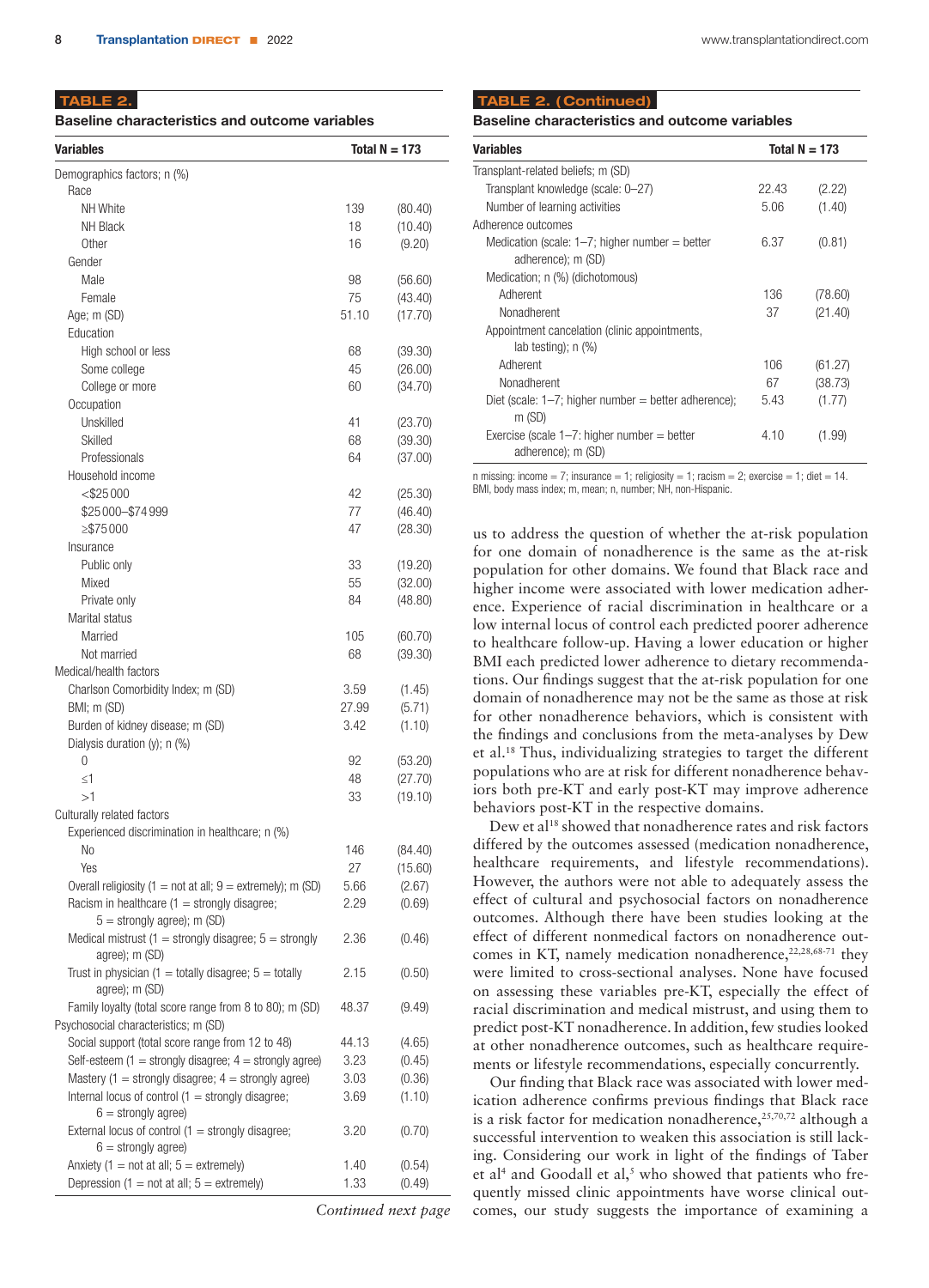No<br>No<br>Yes

Family Loyalty

| Variable                             |                            | <b>Estimate</b> | 95% CI               | F-test p-value<br>(FDR-adjusted p-value) |
|--------------------------------------|----------------------------|-----------------|----------------------|------------------------------------------|
| <b>Demographic Factors</b>           |                            |                 |                      |                                          |
| Race                                 |                            |                 |                      | 0.002(0.006)                             |
| NH White                             |                            | Reference       |                      |                                          |
| NH Black                             |                            | $-0.72$         | $(-1.12, -0.32)$     |                                          |
| Other                                |                            | $-0.17$         | $(-0.61, 0.28)$      |                                          |
| Income                               |                            |                 |                      | 0.10(0.15)                               |
| Low                                  |                            | Reference       |                      |                                          |
| Medium                               |                            | $-0.15$         | $(-0.45, 0.14)$      |                                          |
| High                                 |                            | $-0.34$         | $(-0.67, -0.02)$     |                                          |
| <b>Medical/Health Factors</b>        |                            | (none selected) |                      |                                          |
| Culturally-Related Factors           |                            |                 |                      |                                          |
| <b>Experienced discrimination</b>    |                            |                 |                      | 0.34(0.34)                               |
| <b>No</b>                            |                            | Reference       |                      |                                          |
| Yes                                  |                            | $-0.10$         |                      |                                          |
|                                      |                            |                 | $(-0.44, 0.24)$      |                                          |
| <b>Psychosocial Characteristics</b>  |                            |                 |                      |                                          |
| Social support                       |                            | 0.02            | (0.01, 0.05)         | 0.11(0.15)                               |
| Transplant-Related Beliefs           |                            | (none selected) |                      |                                          |
|                                      | $-0.5$<br>$-1$<br>$\Omega$ | 0.5             |                      |                                          |
|                                      | Estimate                   |                 |                      |                                          |
| в                                    |                            |                 |                      |                                          |
|                                      |                            |                 |                      | F-Test P-value                           |
| Variable                             | <b>Estimate</b>            |                 | 95% CI<br>Odds Ratio | (FDR-adjusted P-value)                   |
| <b>Demographic Factors</b>           | (none selected)            |                 |                      |                                          |
| <b>Medical/Health Factors</b><br>BMI | 0.05                       | ы               | 1.05                 |                                          |
| Culturally-Related Factors           |                            |                 | (0.99, 1.12)         | 0.11(0.19)                               |
| Overall religiosity                  | $-0.03$                    | ₩               | (0.85, 1.10)<br>0.97 | 0.15(0.19)                               |
| <b>Experienced discrimination</b>    |                            |                 |                      | 0.01(0.05)                               |

0.31<br>0.97

 $(0.12, 0.76)$ <br> $(0.93, 1.00)$ 

 $0.38(0.38)$ 

Reference  $-1.16$ <br> $-0.03$ 

| <b>FSYCHUSUGIAI UNAI ACCHISHUS</b><br>Internal locus of control<br>Transplant-Related Beliefs                                                  | 0.38<br>(none selected)<br>0     | 1                                                                                   | 1.46<br>$\overline{2}$               | (1.06, 2.03)                        | 0.02(0.05)                               |
|------------------------------------------------------------------------------------------------------------------------------------------------|----------------------------------|-------------------------------------------------------------------------------------|--------------------------------------|-------------------------------------|------------------------------------------|
|                                                                                                                                                |                                  | <b>Odds Ratio</b>                                                                   |                                      |                                     | F-Test P-value                           |
| Variable<br><b>Demographic Factors</b><br>Education                                                                                            |                                  | Estimate                                                                            |                                      | 95% CI                              | (FDR-adjusted P-value)                   |
| <b>High School or less</b><br>Some College or above<br><b>Marital Status</b>                                                                   |                                  | Reference<br>0.75                                                                   |                                      | (0.21, 1.29)                        | 0.005(0.009)                             |
| Married<br>Not married<br>Age (years)                                                                                                          |                                  | Reference<br>0.14<br>$-0.01$                                                        |                                      | $(-0.45, 0.72)$<br>$(-0.03, 0.006)$ | 0.05(0.05)<br>0.04(0.05)                 |
| <b>BMI</b><br><b>Medical/Health Factors</b><br>Culturally-Related Factors<br><b>Psychosocial Characteristics</b><br>Transplant-Related Beliefs |                                  | $-0.08$<br>(none selected)<br>(none selected)<br>(none selected)<br>(none selected) |                                      | $(-0.13, -0.03)$                    | 0.001(0.006)                             |
|                                                                                                                                                | $-0.5$ 0<br>0.5<br>1<br>Estimate | 1.5                                                                                 |                                      |                                     |                                          |
| D<br>Variable<br><b>Demographic Factors</b>                                                                                                    |                                  |                                                                                     | Estimate                             | 95% CI                              | F-Test P-value<br>(FDR-adjusted P-value) |
| Gender<br>Female<br>Male<br><b>Medical/Health Factors</b>                                                                                      |                                  |                                                                                     | Reference<br>0.57<br>(none selected) | $(-0.02, 1.16)$                     | 0.06(0.10)                               |
| Culturally-Related Factors<br>Experienced discrimination in healthcare<br>No                                                                   |                                  |                                                                                     | Reference                            |                                     |                                          |
| Yes<br><b>Psychosocial Characteristics</b>                                                                                                     |                                  |                                                                                     | $-0.61$                              | $(-1.44, 0.12)$                     | 0.15(0.15)                               |
| Social Support<br>Transplant-Related Beliefs                                                                                                   |                                  | н                                                                                   | 0.05<br>(none selected)              | $(-0.01, 0.22)$                     | 0.06(0.10)                               |
|                                                                                                                                                | $-1.5 -0.5 0.5 11.5$<br>Estimate |                                                                                     |                                      |                                     |                                          |

FIGURE 3. Baseline factors associated with adherence outcomes. BMI, body mass index; CI, confidence interval; FDR, False Discovery Rate; NH, non-Hispanic.

variety of nonadherence outcomes rather than focusing solely on medication nonadherence. Our finding that Black race and experience of racial discrimination predicted lower adherence suggests that patients may forego medical recommendations from their provider due to previous unpleasant experiences. Such results may highlight the need for strategies to reduce systemic racism as well as implementation of further cultural sensitivity training and reduction in unconscious biases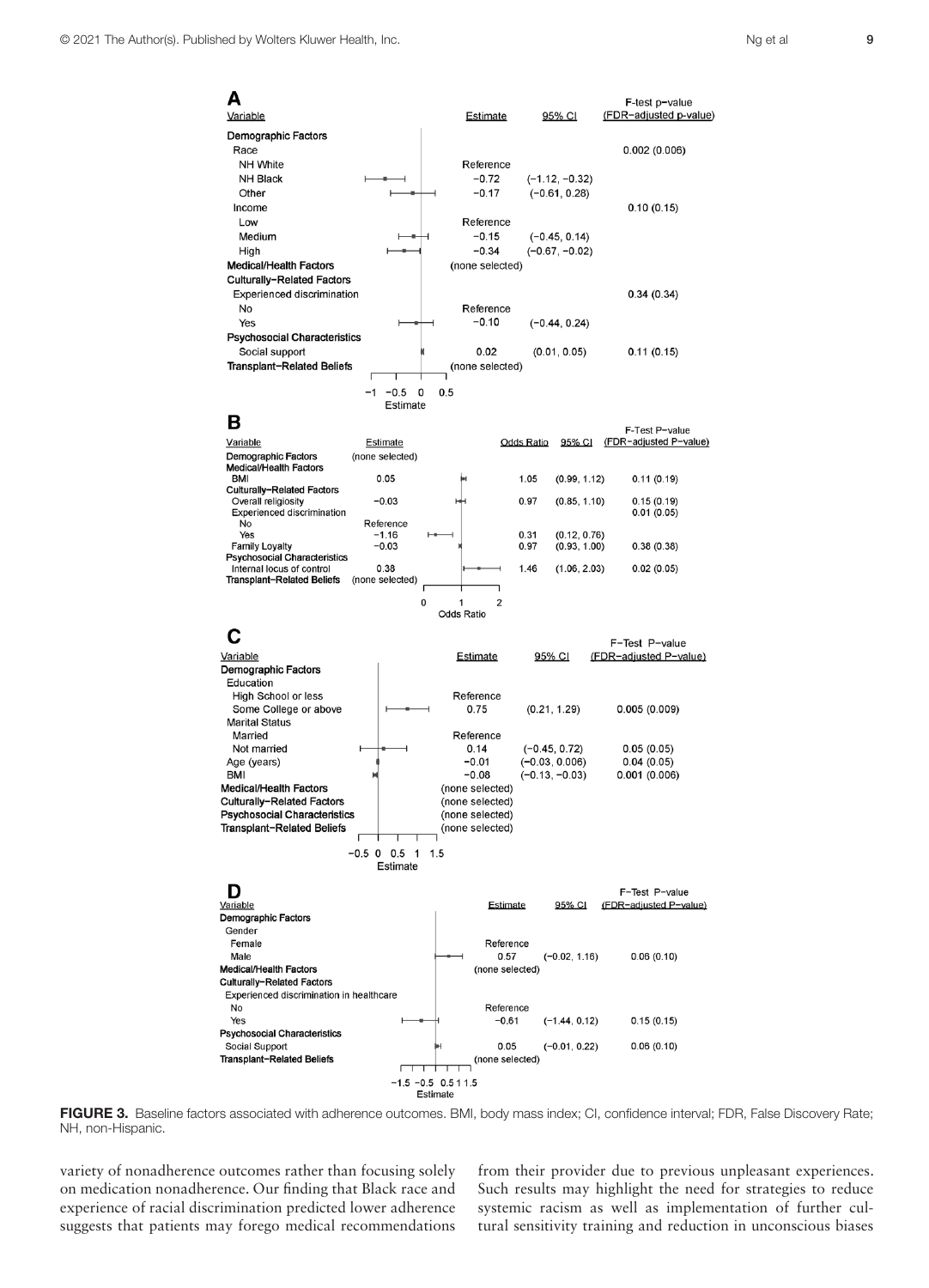among healthcare workers to improve patient experiences. In addition, culturally sensitive education material for patients as well as reduction in dosing frequency of medication for patients at risk for nonadherence may help reduce the risk of nonadherence.

We found that lower education and higher BMI are both associated with lower adherence to dietary recommendations. This result is consistent with findings from Hedayati et al<sup>7</sup> who showed in their study that patients with lower social support and education levels have lower adherence to lifestyle recommendations. Social determinants of health are wellknown risk factors for access to kidney transplant, 33,73 and our study suggests that such factors may play a role in post-KT care as well. Identifying these patients early in the process may allow the transplant team to intervene by providing better education and formulating better dietary habits pre-KT and early post-KT to combat posttransplant complications such as weight gain.

Our finding that higher income was associated with lower medication adherence was unexpected. A literature search yielded only 1 article by Marsicano et al,<sup>74</sup> showing that patients with higher income had lower medication adherence. The study was conducted in Brazil where lower-income patients had better access to care and healthcare cost coverage, which is not the case here in the United States. Thus, the speculated cause for this association is unlikely to be the same. In this study, we ended up with a sample of patients with a higher proportion who underwent LDKT compared with national data. LDKT recipients are known to have a higher risk for nonadherence.25,75,76 We speculate that this association may have been unique to this single-center study sample. This finding will need to be confirmed in larger multicenter trials in the future.

The dearth of literature assessing domains other than medication nonadherence highlights the need for larger, multicenter studies to develop strategies to address nonadherence behaviors in various domains. For this study, we analyzed adherence as a continuous outcome variable when appropriate (higher score indicating more frequent engagement in the defined activity) rather than a dichotomous outcome (ie, adherent versus nonadherent) due to the lack of widely accepted standardized cutoff for adherence whether it is in adherence to medication, healthcare follow-up, or lifestyle behavior. Our sensitivity analysis using dichotomized medication adherence showed similar results. Currently, there is a lack of international consensus on the optimal methods used to assess nonadherence (eg, self-report versus drug levels versus pharmacy refill history<sup>18</sup>) as well as the cutoff to dichotomize adherence versus nonadherence. Cutoffs used are often arbitrary and of no clinical significance.<sup>25,77</sup> Measuring adherence using a continuous scale based on patient's selfreport of medication nonadherence may overcome the need for clinicians to label their patients as adherent versus nonadherent. Clinicians are skilled at identifying patients who are overtly nonadherent but have been shown to overestimate their patients' adherence.59,77,78

The results of our study should be interpreted in light of some limitations. First, many of the variables and outcome measures were self-reported, for example, education, income, insurance as well as adherence outcomes, and may be subject to patient bias. This shortcoming is inherent to all studies using patient-reported variables. However, we have attempted to improve the validity of our self-report outcome measures, especially our adherence outcomes, by normalizing nonadherence and ensuring that the staff administering the survey was different from the healthcare team to minimize the effect of social desirability.58 Second, this was a single-center study. More than 50% of our study sample underwent LDKT, which is not reflective of the general KT population. Organ procurement and transplantation network data in 2019 showed that 62% of kidney transplants in the United States were from deceased donors.79 The high rate of LDKT and the high percentage of patients who were not on dialysis at the time of kidney transplantation evaluation suggest that this may be a unique sample. We addressed this shortcoming by including the type of transplant in our sensitivity analyses and found that type of transplant only affected adherence to healthcare follow-up. Furthermore, our study did not have adequate power to incorporate the complex interactive relationship between income, age, and insurance into our models, despite signs of potential confounding between them. The limitations of our small single-center study and the small number of minority population including Black individuals and other minorities argue for the need for larger prospective multicenter studies to replicate our findings and investigate the complex association between pre-KT risk factors and post-KT adherence outcomes. Finally, in this study, we did not assess the association of adherence outcomes with subsequent clinical outcomes including allograft failure, rejection, and death. Given our short follow-up period, such an analysis was beyond the scope of the current study.

# CONCLUSION AND IMPLICATIONS

In this study, we showed that different risk factors predicted different adherence outcomes. The examination of these variables and timing of assessing predictors and outcomes is important because it could help clinicians identify patients who are at high risk for nonadherence early in the transplant evaluation process so that interventions can be initiated earlier—either pre- or early post-KT. In line with Nevin et al's<sup>80</sup> findings that patients with early posttransplant nonadherence had worse clinical outcomes, early identification of risk is critical to long-term success. Thus, we recommend that transplant teams individualize strategies to target different atrisk populations when trying to address specific nonadherence behaviors. This approach may enable clinical teams to intervene with at-risk patients pre-KT and immediately post-KT to enhance their adherence, thereby improving long-term graft survival and patient outcomes.

#### REFERENCES

- 1. Wolfe RA, Ashby VB, Milford EL, et al. Comparison of mortality in all patients on dialysis, patients on dialysis awaiting transplantation, and recipients of a first cadaveric transplant. *N Engl J Med.* 1999;341:1725–1730.
- 2. Van Arendonk KJ, King EA, Orandi BJ, et al. Loss of pediatric kidney grafts during the "High–Risk Age Window": insights from pediatric liver and simultaneous liver–kidney recipients. Am J Transplant. 2015;15:445–452.
- 3. Fiona WA, Elizabeth M, Gaskin CJ, Kimberley C. Medicine non-adherence in kidney transplantation. J Ren Care. 2014;40:107–116.
- 4. Taber DJ, Fleming JN, Fominaya CE, et al. The impact of health care appointment non-adherence on graft outcomes in kidney transplantation. *Am J Nephrol.* 2017;45:91–98.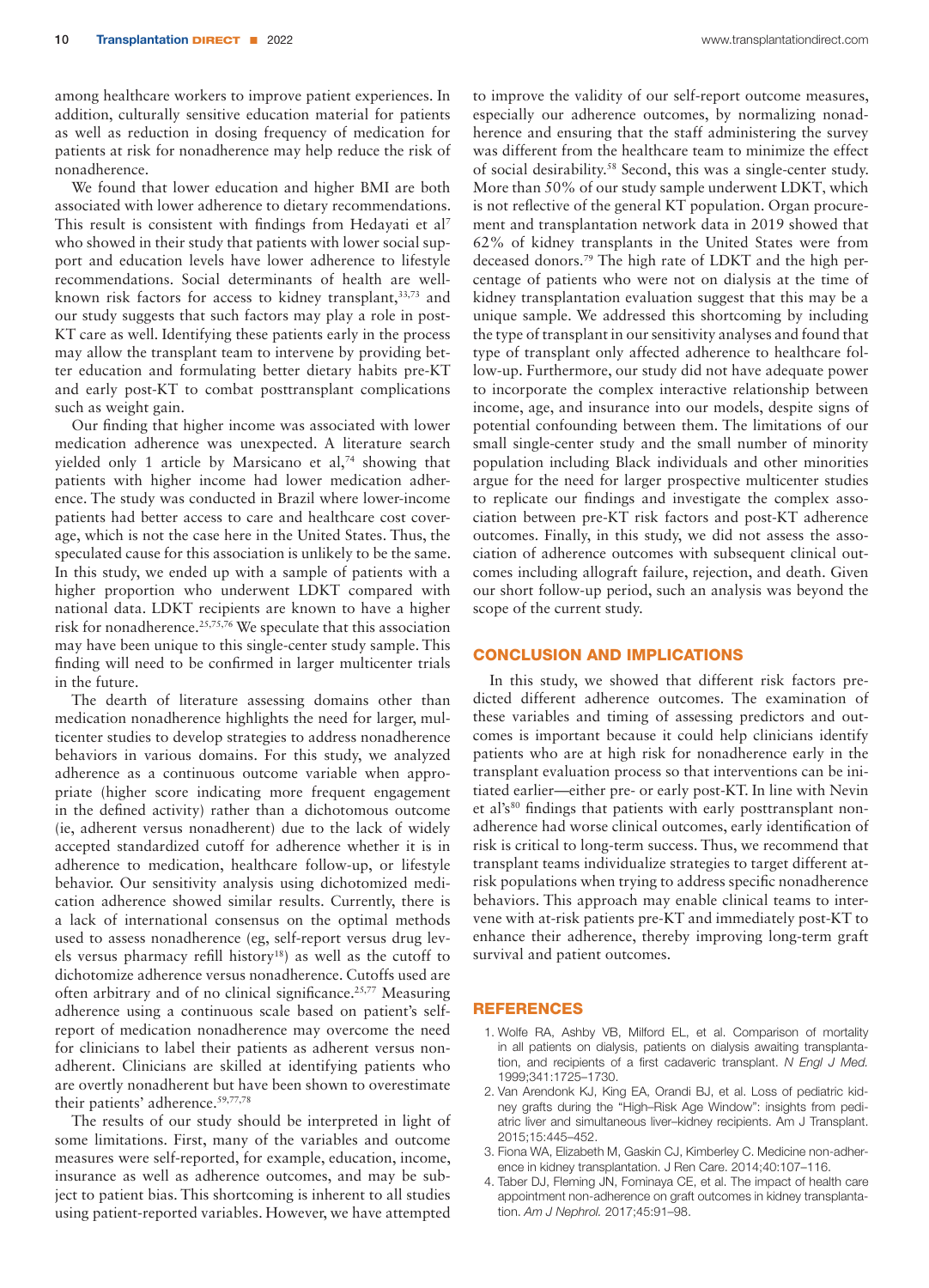- 5. Goodall DL, Willicombe M, McLean AG, et al. High intrapatient variability of tacrolimus levels and outpatient clinic nonattendance are associated with inferior outcomes in renal transplant patients. *Transplant Direct.* 2017;3:e192.
- 6. Kobus G, Małyszko J, Małyszko JS, et al. Compliance with lifestyle recommendations in kidney allograft recipients. *Transplant Proc.* 2011;43:2930–2934.
- 7. Hedayati P, Shahgholian N, Ghadami A. Nonadherence behaviors and some related factors in kidney transplant recipients. *Iran J Nurs Midwifery Res.* 2017;22:97–101.
- 8. Kenawy AS, Gheith O, Al-Otaibi T, et al. Medication compliance and lifestyle adherence in renal transplant recipients in Kuwait. *Patient Prefer Adherence.* 2019;13:1477–1486.
- 9. Sabate E. World Health Organization: Adherence to long-term therapies: Evidence for action. J Nurs Scholarsh. 2003;35:207.
- 10. Couzi L, Moulin B, Morin MP, et al. Factors predictive of medication nonadherence after renal transplantation: a French observational study. *Transplantation.* 2013;95:326–332.
- 11. Butler JA, Roderick P, Mullee M, et al. Frequency and impact of nonadherence to immunosuppressants after renal transplantation: a systematic review. *Transplantation.* 2004;77:769–776.
- 12. Chisholm-Burns MA, Spivey CA, Rehfeld R, et al. Immunosuppressant therapy adherence and graft failure among pediatric renal transplant recipients. *Am J Transplant*. 2009;9:2497–2504.
- 13. Al-Sheyyab A, Binari L, Shwetar M, et al. Association of medication non-adherence with short-term allograft loss after the treatment of severe acute kidney transplant rejection. *BMC Nephrol.* 2019;20:373.
- 14. Dew MA, Dabbs AD, Myaskovsky L, et al. Meta-analysis of medical regimen adherence outcomes in pediatric solid organ transplantation. *Transplantation.* 2009;88:736–746.
- 15. Chisholm MA, Lance CE, Mulloy LL. Patient factors associated with adherence to immunosuppressant therapy in renal transplant recipients. *Am J Health Syst Pharm.* 2005;62:1775–1781.
- 16. Denhaerynck K, Dobbels F, Cleemput I, et al. Prevalence, consequences, and determinants of nonadherence in adult renal transplant patients: a literature review. *Transpl Int.* 2005;18:1121–1133.
- 17. De Geest S, Burkhalter H, Bogert L, et al; Psychosocial Interest Group; Swiss Transplant Cohort Study. Describing the evolution of medication nonadherence from pretransplant until 3 years post-transplant and determining pretransplant medication nonadherence as risk factor for post-transplant nonadherence to immunosuppressives: the Swiss Transplant Cohort Study. *Transpl Int.* 2014;27:657–666.
- 18. Dew MA, DiMartini AF, De Vito Dabbs A, et al. Rates and risk factors for nonadherence to the medical regimen after adult solid organ transplantation. *Transplantation.* 2007;83:858–873.
- 19. Dew MA, Dimartini AF, De Vito Dabbs A, et al. Adherence to the medical regimen during the first two years after lung transplantation. *Transplantation.* 2008;85:193–202.
- 20. Gokoel SRM, Gombert-Handoko KB, Zwart TC, et al. Medication non-adherence after kidney transplantation: a critical appraisal and systematic review. *Transplant Rev (Orlando).* 2020;34:100511.
- 21. Dew MA, Posluszny DM, DiMartini AF, et al. Posttransplant medical adherence: what have we learned and can we do better? *Curr Transplant Rep.* 2018;5:174–188.
- 22. Hugon A, Roustit M, Lehmann A, et al. Influence of intention to adhere, beliefs and satisfaction about medicines on adherence in solid organ transplant recipients. *Transplantation.* 2014;98:222–228.
- 23. Brahm MM, Manfro RC, Mello D, et al. Evaluation of adherence to immunosuppressive drugs in kidney transplantation by control of medication dispensing. *Transplant Proc.* 2012;44:2391–2393.
- 24. Sankaranarayanan J, Collier D, Furasek A, et al. Rurality and other factors associated with adherence to immunosuppressant medications in community-dwelling solid-organ transplant recipients. *Res Social Adm Pharm.* 2012;8:228–239.
- 25. Nevins TE, Nickerson PW, Dew MA. Understanding medication nonadherence after kidney transplant. *J Am Soc Nephrol.* 2017;28:2290–2301.
- 26. Patzer RE, Serper M, Reese PP, et al. Medication understanding, non-adherence, and clinical outcomes among adult kidney transplant recipients. Clin Transplant. 2016;30:1294–1305.
- 27. Massey EK, Tielen M, Laging M, et al. Discrepancies between beliefs and behavior: a prospective study into immunosuppressive medication adherence after kidney transplantation. *Transplantation.* 2015;99:375–380.
- 28. Massey EK, Tielen M, Laging M, et al. The role of goal cognitions, illness perceptions and treatment beliefs in self-reported adherence

after kidney transplantation: a cohort study. *J Psychosom Res.* 2013;75:229–234.

- 29. Scheel JF, Schieber K, Reber S, et al. Psychosocial variables associated with immunosuppressive medication non-adherence after renal transplantation. *Front Psychiatry.* 2018;9:23.
- 30. Freeman MA, Pleis JR, Bornemann KR, et al. Has the Department of Veterans Affairs found a way to avoid racial disparities in the evaluation process for kidney transplantation? *Transplantation.* 2017;101:1191–1199.
- 31. Myaskovsky L, Almario Doebler D, Posluszny DM, et al. Perceived discrimination predicts longer time to be accepted for kidney transplant. *Transplantation.* 2012;93:423–429.
- 32. United States Renal Data System. 2018 USRDS Annual Data Report: Epidemiology of kidney disease in the United States. 2018. Available at [https://www.usrds.org/media/1693/v1\\_00\\_execsummary\\_18.pdf](https://www.usrds.org/media/1693/v1_00_execsummary_18.pdf).
- 33. Ng YH, Pankratz VS, Leyva Y, et al. Does racial disparity in kidney transplant waitlisting persist after accounting for social determinants of health? *Transplantation.* 2020;104:1445–1455.
- 34. Stewart DE, Kucheryavaya AY, Klassen DK, et al. Changes in deceased donor kidney transplantation one year after KAS implementation. *Am J Transplant.* 2016;16:1834–1847.
- 35. Charlson ME, Pompei P, Ales KL, et al. A new method of classifying prognostic comorbidity in longitudinal studies: development and validation. *J Chronic Dis.* 1987;40:373–383.
- 36. Williams DR, Yan Yu, Jackson JS, et al. Racial differences in physical and mental health: socio-economic status, stress and discrimination. *J Health Psychol.* 1997;2:335–351.
- 37. Boulware LE, Ratner LE, Ness PM, et al. The contribution of sociodemographic, medical, and attitudinal factors to blood donation among the general public. *Transfusion.* 2002;42:669–678.
- 38. LaVeist TA, Isaac LA, Williams KP. Mistrust of health care organizations is associated with underutilization of health services. *Health Serv Res.* 2009;44:2093–2105.
- 39. Anderson LA, Dedrick RF. Development of the trust in physician scale: a measure to assess interpersonal trust in patient-physician relationships. *Psychol Rep.* 1990;67:1091–1100.
- 40. Bardis P. A familism scale. *J Marriage Fam*. 1959;21:340–341.
- 41. King MB, Hunt RA. Measuring the religious variable: national replication. *J Sci Study Relig*. 1975;14:13–22.
- 42. Waterman AD, Barrett AC, Stanley SL. Optimal transplant education for recipients to increase pursuit of living donation. *Prog Transplant.* 2008;18:55–62.
- 43. Cohen S, Zdaniuk B. ISEL 12 psychometric properties. Available at [http://www.psy.cmu.edu/~scohen/.](http://www.psy.cmu.edu/~scohen/) Published 2006. Accessed October 27, 2011.
- 44. Rosenberg M. Society and the adolescent self-image. Princeton University Press; 1965.
- 45. Pearlin LI, Schooler C. The structure of coping. *J Health Soc Behav.* 1978;19:2–21.
- 46. Wallston KA, Stein MJ, Smith CA. Form C of the MHLC scales: a condition-specific measure of locus of control. *J Pers Assess.* 1994;63:534–553.
- 47. Derogatis L, Spencer P. *The Brief Symptom Inventory (BSI): Administration, Scoring, and Procedures Manual.* Clinical Psychometric Research. Baltimore, MD, 1975.
- 48. Waterman AD, Stanley SL, Covelli T, et al. Living donation decision making: recipients' concerns and educational needs. *Prog Transplant.* 2006;16:17–23.
- 49. Jassal SV, Schaubel DE, Fenton SS. Baseline comorbidity in kidney transplant recipients: a comparison of comorbidity indices. *Am J Kidney Dis.* 2005;46:136–142.
- 50. Bird ST, Bogart LM. Perceived race-based and socioeconomic status(SES)-based discrimination in interactions with health care providers. *Ethn Dis.* 2001;11:554–563.
- 51. Thorburn Bird S, Bogart LM. Birth control conspiracy beliefs, perceived discrimination, and contraception among African Americans: an exploratory study. *J Health Psychol.* 2003;8:263–276.
- 52. LaVeist TA, Nickerson KJ, Bowie JV. Attitudes about racism, medical mistrust, and satisfaction with care among African American and white cardiac patients. *Med Care Res Rev.* 2000;57(Suppl 1):146–161.
- 53. Cohen S, Underwood LG, Gottlieb BH. Social support measurement and intervention: a guide for health and social scientists. Oxford University Press; 2000.
- 54. Murray LR, Conrad NE, Bayley EW. Perceptions of kidney transplant by persons with end stage renal disease. *ANNA J.* 1999;26:479–83, 500; discussion 484.